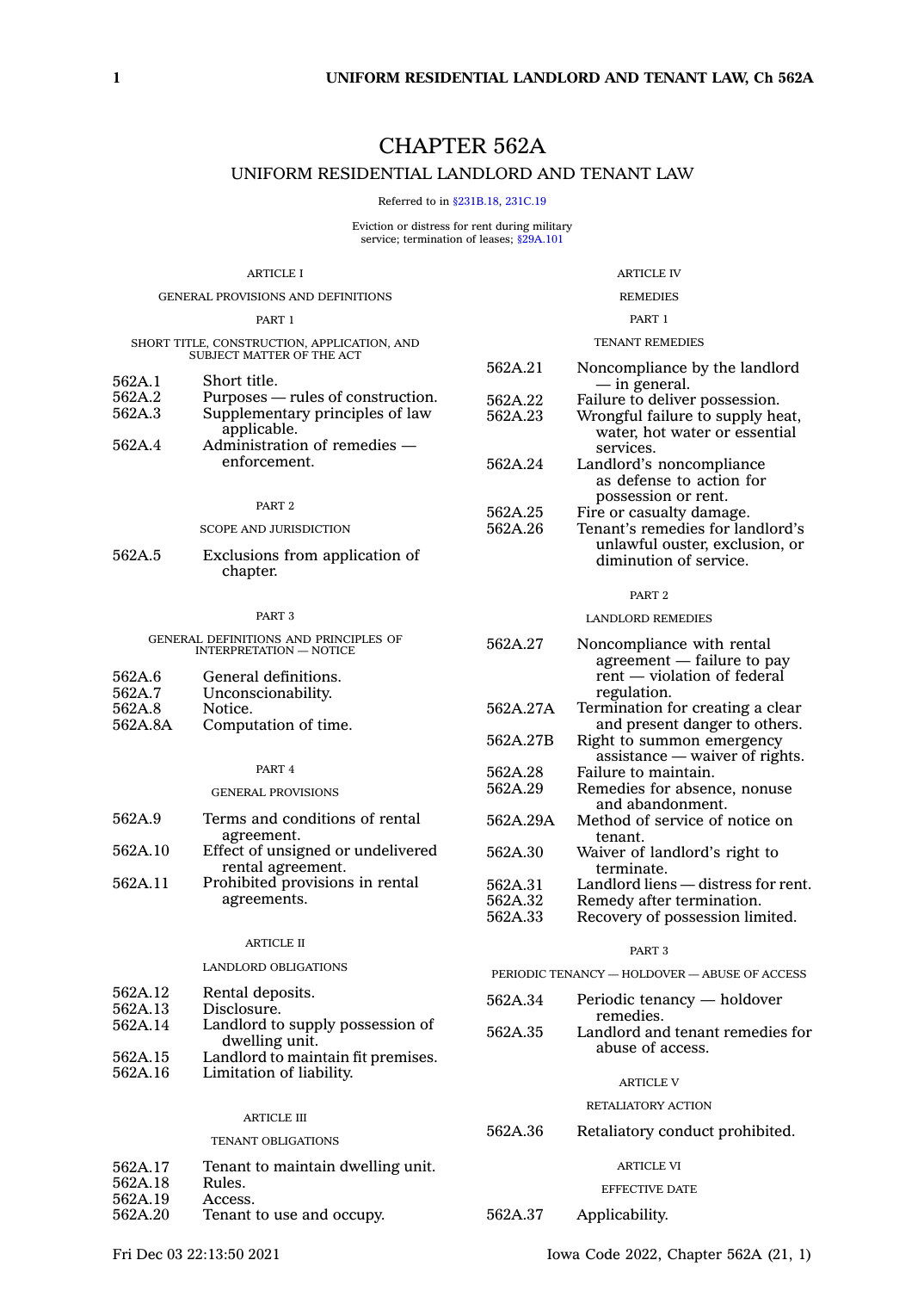# ARTICLE I

### GENERAL PROVISIONS AND DEFINITIONS

# PART 1

# SHORT TITLE, CONSTRUCTION, APPLICATION, AND SUBJECT MATTER OF THE ACT

## **562A.1 Short title.**

This [chapter](https://www.legis.iowa.gov/docs/code//562A.pdf) shall be known and may be cited as the *"Uniform Residential Landlord and Tenant Act"*.

[C79, 81, §562A.1]

# **562A.2 Purposes — rules of construction.**

1. This [chapter](https://www.legis.iowa.gov/docs/code//562A.pdf) shall be liberally construed and applied to promote its underlying purposes and policies.

2. Underlying purposes and policies of this [chapter](https://www.legis.iowa.gov/docs/code//562A.pdf) are:

*a.* To simplify, clarify, modernize and revise the law governing the rental of dwelling units and the rights and obligations of landlord and tenant; and

*b.* To encourage landlord and tenant to maintain and improve the quality of housing.

*c.* To ensure that the right to the receipt of rent is inseparable from the duty to maintain the premises.

[C79, 81, §562A.2] 2014 Acts, ch [1026,](https://www.legis.iowa.gov/docs/acts/2014/CH1026.pdf) §122

## **562A.3 Supplementary principles of law applicable.**

Unless displaced by the provisions of this [chapter](https://www.legis.iowa.gov/docs/code//562A.pdf), the principles of law and equity in this state, including the law relating to capacity to contract, mutuality of obligations, principal and agent, real property, public health, safety and fire prevention, estoppel, fraud, misrepresentation, duress, coercion, mistake, bankruptcy, or other validating or invalidating cause, shall supplement its provisions.

[C79, 81, §562A.3]

### **562A.4 Administration of remedies — enforcement.**

1. The remedies provided by this [chapter](https://www.legis.iowa.gov/docs/code//562A.pdf) shall be administered so that the aggrieved party may recover appropriate damages. The aggrieved party has <sup>a</sup> duty to mitigate damages.

2. A right or obligation declared by this [chapter](https://www.legis.iowa.gov/docs/code//562A.pdf) is enforceable by action unless the provision declaring it specifies <sup>a</sup> different and limited effect.

[C79, 81, §562A.4]

## PART 2

#### SCOPE AND JURISDICTION

#### **562A.5 Exclusions from application of chapter.**

Unless created to avoid the application of this [chapter](https://www.legis.iowa.gov/docs/code//562A.pdf), the following arrangements are not governed by this [chapter](https://www.legis.iowa.gov/docs/code//562A.pdf):

1. Residence at an institution, public or private, if incidental to detention or the provision of medical, geriatric, educational, counseling, religious, or similar service.

2. Occupancy under <sup>a</sup> contract of sale of <sup>a</sup> dwelling unit or the property of which it is <sup>a</sup> part, if the occupant is the purchaser or <sup>a</sup> person who succeeds to the purchaser's interest.

3. Occupancy by <sup>a</sup> member of <sup>a</sup> fraternal or social organization in the portion of <sup>a</sup> structure operated for the benefit of the organization.

4. Transient occupancy in <sup>a</sup> hotel, motel or other similar lodgings.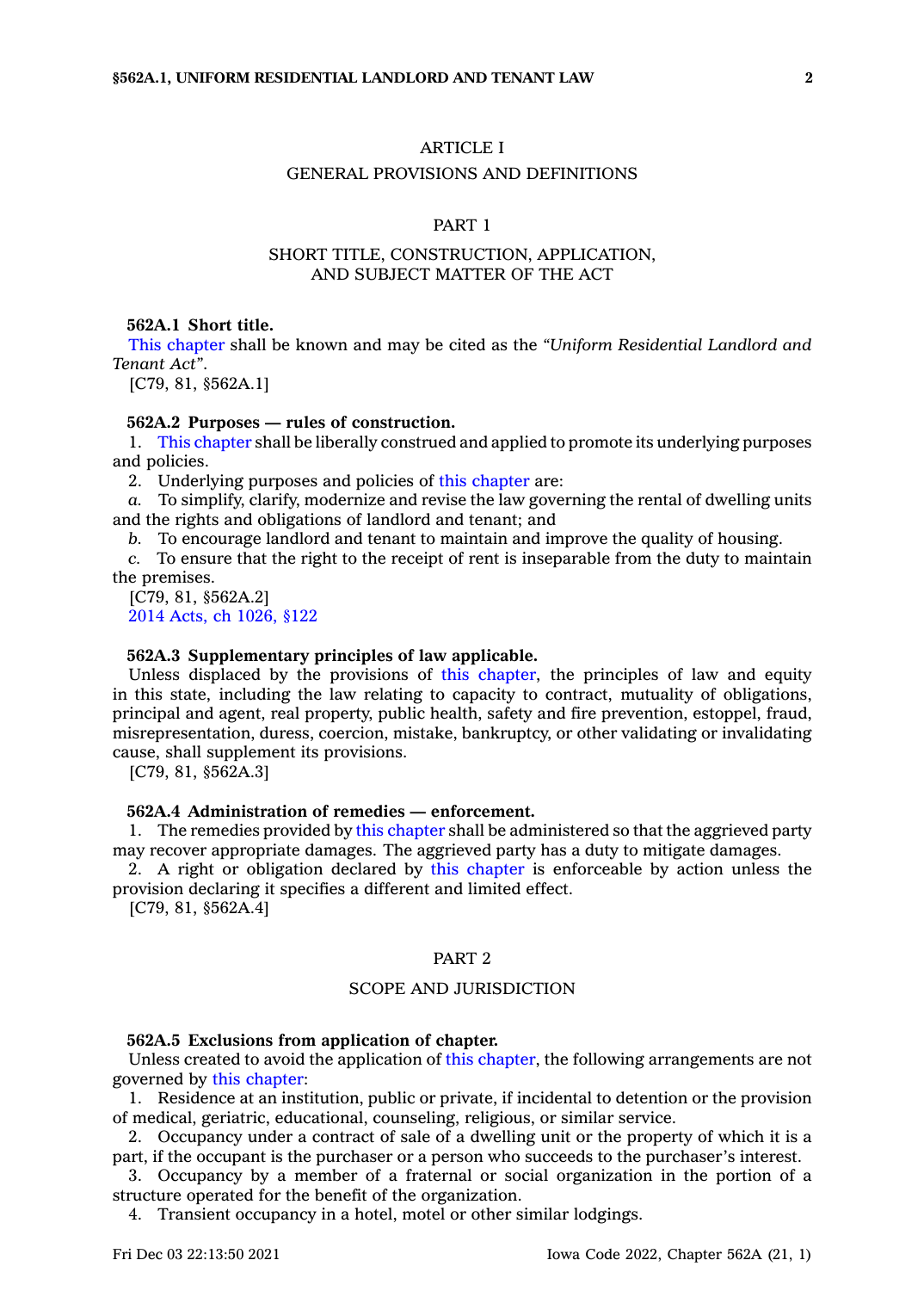5. Occupancy by an employee of <sup>a</sup> landlord whose right to occupancy is conditional upon employment in and about the premises.

6. Occupancy by an owner of <sup>a</sup> condominium unit or <sup>a</sup> holder of <sup>a</sup> proprietary lease in <sup>a</sup> cooperative.

7. Occupancy under <sup>a</sup> rental agreement covering premises used by the occupant primarily for agricultural purposes.

8. Occupancy in housing owned by <sup>a</sup> nonprofit organization whose purpose is to provide transitional housing for persons released from drug or alcohol treatment facilities and in housing for homeless persons.

[C79, 81, §562A.5] 95 [Acts,](https://www.legis.iowa.gov/docs/acts/1995/CH0125.pdf) ch 125, §2

# PART 3

# GENERAL DEFINITIONS AND PRINCIPLES OF INTERPRETATION — NOTICE

# **562A.6 General definitions.**

Subject to additional definitions contained in subsequent articles of this [chapter](https://www.legis.iowa.gov/docs/code//562A.pdf) which apply to specific articles or its parts, and unless the context otherwise requires, in this [chapter](https://www.legis.iowa.gov/docs/code//562A.pdf):

1. *"Building and housing codes"* include <sup>a</sup> law, ordinance, or governmental regulation concerning fitness for habitation, or the construction, maintenance, operation, occupancy, use, or appearance of <sup>a</sup> premises or dwelling unit.

2. *"Business"* includes <sup>a</sup> corporation, government, governmental subdivision or agency, business trust, estate, trust, partnership or association, two or more persons having <sup>a</sup> joint or common interest, and any other legal or commercial entity.

3. *"Dwelling unit"* means <sup>a</sup> structure or the part of <sup>a</sup> structure that is used as <sup>a</sup> home, residence, or sleeping place.

4. *"Good faith"* means honesty in fact in the conduct of the transaction concerned.

5. *"Landlord"* means the owner, lessor, or sublessor of the dwelling unit or the building of which it is <sup>a</sup> part, and it also means <sup>a</sup> manager of the premises who fails to disclose as required by section [562A.13](https://www.legis.iowa.gov/docs/code/562A.13.pdf).

6. *"Owner"* means one or more persons, jointly or severally, in whom is vested:

*a.* All or part of the legal title to property; or

*b.* All or part of the beneficial ownership and <sup>a</sup> right to present use and enjoyment of the premises, and the term includes <sup>a</sup> mortgagee in possession.

7. *"Premises"* means <sup>a</sup> dwelling unit and the structure of which it is <sup>a</sup> part and facilities and appurtenances of it and grounds, areas and facilities held out for the use of tenants generally or whose use is promised to the tenant.

8. *"Presumption"* means that the trier of fact must find the existence of the fact presumed unless and until evidence is introduced which would support <sup>a</sup> finding of its nonexistence.

9. *"Reasonable attorney fees"* means fees determined by the time reasonably expended by the attorney and not by the amount of the recovery on behalf of the tenant or landlord.

10. *"Rent"* means <sup>a</sup> payment to be made to the landlord under the rental agreement.

11. *"Rental agreement"* means an agreement written or oral, and <sup>a</sup> valid rule, adopted under section [562A.18](https://www.legis.iowa.gov/docs/code/562A.18.pdf), embodying the terms and conditions concerning the use and occupancy of <sup>a</sup> dwelling unit and premises.

12. *"Rental deposit"* means <sup>a</sup> deposit of money to secure performance of <sup>a</sup> residential rental agreement, other than <sup>a</sup> deposit which is exclusively in advance payment of rent.

13. *"Resident"* means an occupant of <sup>a</sup> dwelling unit who is at least eighteen years of age.

14. *"Roomer"* means <sup>a</sup> person occupying <sup>a</sup> dwelling unit that lacks <sup>a</sup> major bathroom or kitchen facility, in <sup>a</sup> structure where one or more major facilities are used in common by occupants of the dwelling unit and other dwelling units. Major facility in the case of <sup>a</sup> bathroom means toilet, or either <sup>a</sup> bath or shower, and in the case of <sup>a</sup> kitchen means refrigerator, stove or sink.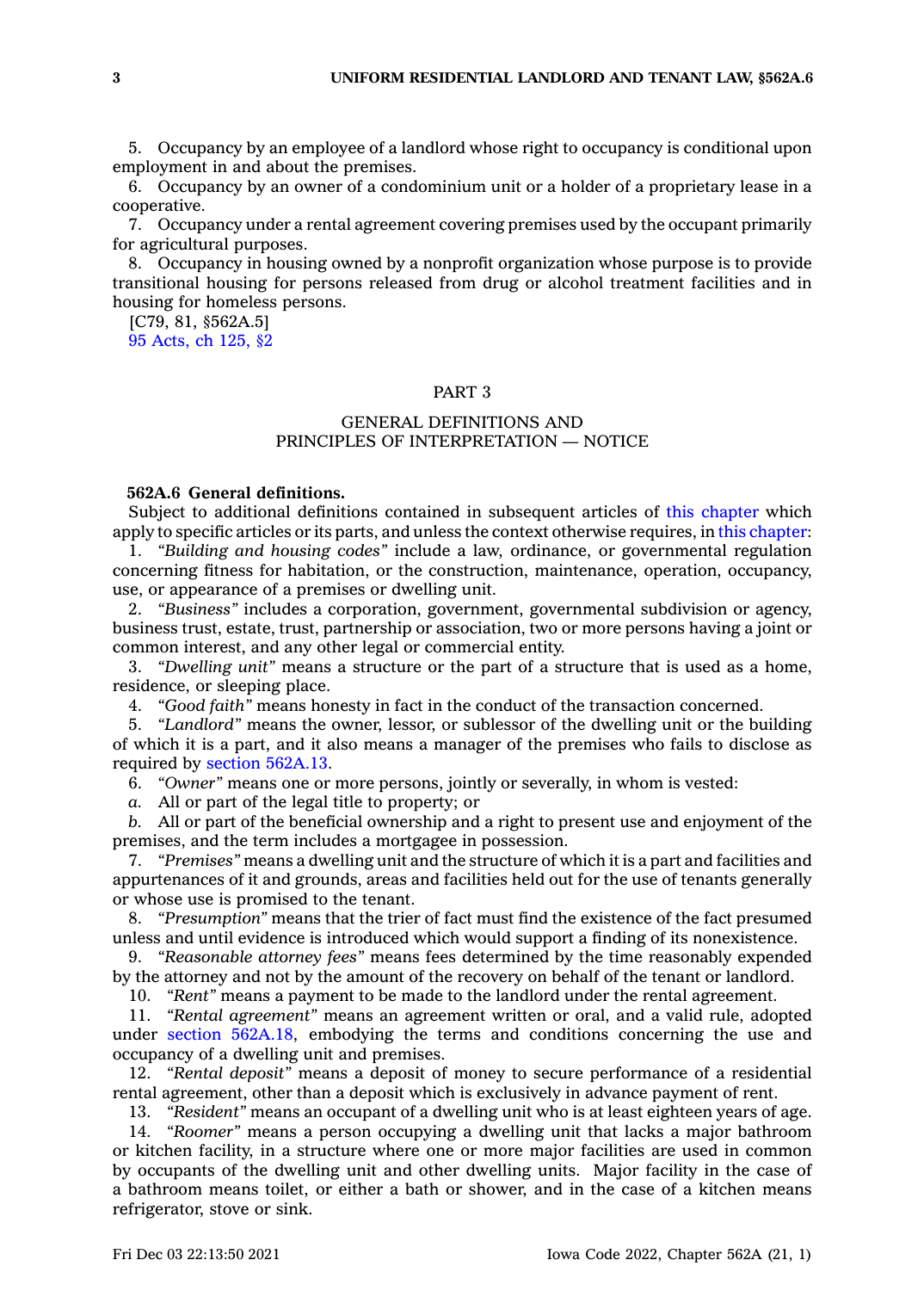15. *"Single family residence"* means <sup>a</sup> structure maintained and used as <sup>a</sup> single dwelling unit. Notwithstanding that <sup>a</sup> dwelling unit shares one or more walls with another dwelling unit, it is <sup>a</sup> single family residence if it has direct access to <sup>a</sup> street or thoroughfare and shares neither heating facilities, hot water equipment, nor any other essential facility or service with another dwelling unit.

16. *"Tenant"* means <sup>a</sup> person entitled under <sup>a</sup> rental agreement to occupy <sup>a</sup> dwelling unit to the exclusion of another.

17. *"Transitional housing"* means temporary or nonpermanent housing. [C79, 81, §562A.6] 95 [Acts,](https://www.legis.iowa.gov/docs/acts/1995/CH0125.pdf) ch 125, §3; 2013 [Acts,](https://www.legis.iowa.gov/docs/acts/2013/CH0097.pdf) ch 97, §2 Referred to in [§135O.1,](https://www.legis.iowa.gov/docs/code/135O.1.pdf) [331.304](https://www.legis.iowa.gov/docs/code/331.304.pdf), [364.3](https://www.legis.iowa.gov/docs/code/364.3.pdf)

#### **562A.7 Unconscionability.**

1. If the court, as <sup>a</sup> matter of law, finds that:

*a.* A rental agreement or any provision of it was unconscionable when made, the court may refuse to enforce the agreement, enforce the remainder of the agreement without the unconscionable provision, or limit the application of an unconscionable provision to avoid an unconscionable result.

*b.* A settlement in which <sup>a</sup> party waives or agrees to forego <sup>a</sup> claim or right under [this](https://www.legis.iowa.gov/docs/code//562A.pdf) [chapter](https://www.legis.iowa.gov/docs/code//562A.pdf) or under <sup>a</sup> rental agreement was unconscionable at the time it was made, the court may refuse to enforce the settlement, enforce the remainder of the settlement without the unconscionable provision, or limit the application of an unconscionable provision to avoid any unconscionable result.

2. If unconscionability is put into issue by <sup>a</sup> party or by the court upon its own motion the parties shall be afforded <sup>a</sup> reasonable opportunity to present evidence as to the setting, purpose, and effect of the rental agreement or settlement to aid the court in making the determination.

[C79, 81, §562A.7]

#### **562A.8 Notice.**

1. Notices required under this [chapter](https://www.legis.iowa.gov/docs/code//562A.pdf), except those notices identified in [section](https://www.legis.iowa.gov/docs/code/562A.29A.pdf) [562A.29A](https://www.legis.iowa.gov/docs/code/562A.29A.pdf), shall be served as follows:

*a.* A landlord shall serve notice on <sup>a</sup> tenant by one or more of the following methods:

(1) Hand delivery to the tenant.

(2) Delivery evidenced by an acknowledgment of delivery that is signed and dated by <sup>a</sup> resident of the dwelling unit who is at least eighteen years of age. Delivery under this subparagraph shall be deemed to provide notice to all tenants of the dwelling unit.

(3) Personal service pursuant to **rule of civil [procedure](https://www.legis.iowa.gov/docs/ACO/CourtRulesChapter/1.pdf) 1.305, Iowa court rules**, for the personal service of original notice.

(4) Mailing by both regular mail and certified mail, as defined in section [618.15](https://www.legis.iowa.gov/docs/code/618.15.pdf), to the address of the dwelling unit or to an address provided by the tenant for mailing.

(5) Posting on the primary entrance door of the dwelling unit. A notice posted according to this subparagraph shall be posted within the applicable time period for serving notice and shall include the date the notice was posted.

(6) A method of providing notice that results in the notice actually being received by the tenant.

*b.* A tenant shall serve notice on <sup>a</sup> landlord by one or more of the following methods:

(1) Hand delivery to the landlord or the landlord's agent designated under [section](https://www.legis.iowa.gov/docs/code/562A.13.pdf) [562A.13](https://www.legis.iowa.gov/docs/code/562A.13.pdf).

(2) Delivery evidenced by an acknowledgment of delivery that is signed and dated by the landlord or the landlord's agent designated under section [562A.13](https://www.legis.iowa.gov/docs/code/562A.13.pdf).

(3) Personal service pursuant to **rule of civil [procedure](https://www.legis.iowa.gov/docs/ACO/CourtRulesChapter/1.pdf) 1.305, Iowa court rules**, for the personal service of original notice.

(4) Delivery to an employee or agent of the landlord at the landlord's business office.

(5) Mailing by both regular mail and certified mail, as defined in section [618.15](https://www.legis.iowa.gov/docs/code/618.15.pdf), to the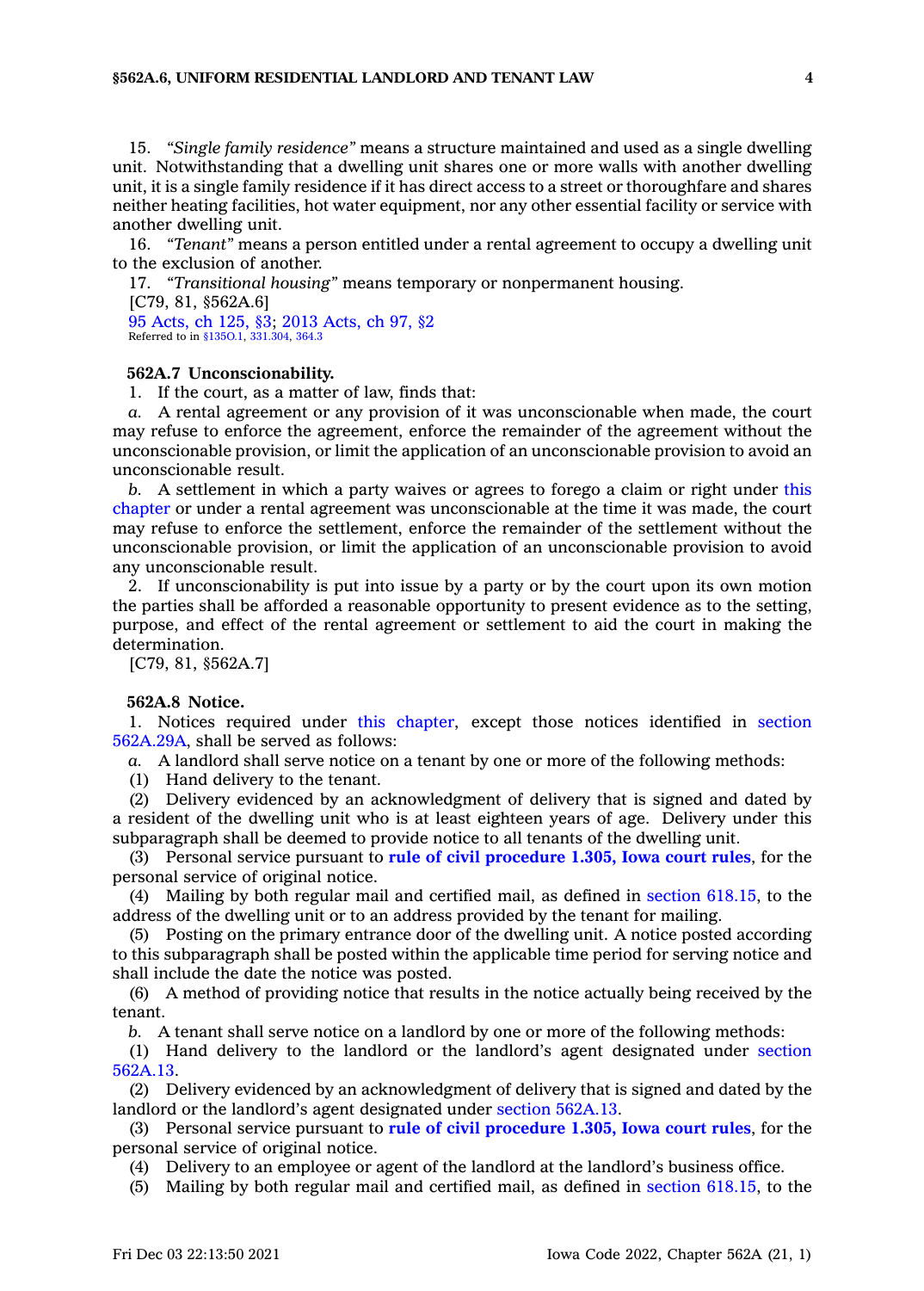address of the landlord's business office or to an address designated by the landlord for mailing.

(6) A method of providing notice that results in the notice actually being received by the landlord.

2. Notice served by mail under this [section](https://www.legis.iowa.gov/docs/code/562A.8.pdf) is deemed completed four days after the notice is deposited in the mail and postmarked for delivery, whether or not the recipient signs <sup>a</sup> receipt for the notice.

[C79, 81, §562A.8]

96 Acts, ch [1203,](https://www.legis.iowa.gov/docs/acts/1996/CH1203.pdf) §1, 2; 99 [Acts,](https://www.legis.iowa.gov/docs/acts/99/CH0155.pdf) ch 155, §5, 14; 2010 Acts, ch [1017,](https://www.legis.iowa.gov/docs/acts/2010/CH1017.pdf) §1, 11 Referred to in [§562A.30](https://www.legis.iowa.gov/docs/code/562A.30.pdf)

# **562A.8A Computation of time.**

The calculation of all time periods required under this [chapter](https://www.legis.iowa.gov/docs/code//562A.pdf) shall be made in accordance with section 4.1, [subsection](https://www.legis.iowa.gov/docs/code/4.1.pdf) 34.

99 [Acts,](https://www.legis.iowa.gov/docs/acts/1999/CH0155.pdf) ch 155, §6, 14

# PART 4

# GENERAL PROVISIONS

## **562A.9 Terms and conditions of rental agreement.**

1. The landlord and tenant may include in <sup>a</sup> rental agreement, terms and conditions not prohibited by this [chapter](https://www.legis.iowa.gov/docs/code//562A.pdf) or other rule of law including rent, term of the agreement, and other provisions governing the rights and obligations of the parties.

2. In absence of agreement, the tenant shall pay as rent the fair rental value for the use and occupancy of the dwelling unit.

3. Rent shall be payable without demand or notice at the time and place agreed upon by the parties. Unless otherwise agreed, rent is payable at the dwelling unit and periodic rent is payable at the beginning of any term of one month or less and otherwise in equal monthly installments at the beginning of each month. Unless otherwise agreed, rent shall be uniformly apportionable from day-to-day.

4. For rental agreements in which the rent does not exceed seven hundred dollars per month, <sup>a</sup> rental agreement shall not provide for <sup>a</sup> late fee that exceeds twelve dollars per day or <sup>a</sup> total amount of sixty dollars per month. For rental agreements in which the rent is greater than seven hundred dollars per month, <sup>a</sup> rental agreement shall not provide for <sup>a</sup> late fee that exceeds twenty dollars per day or <sup>a</sup> total amount of one hundred dollars per month.

5. Unless the rental agreement fixes <sup>a</sup> definite term, the tenancy shall be week-to-week in case of <sup>a</sup> roomer who pays weekly rent, and in all other cases month-to-month.

[C79, 81, §562A.9] 2013 [Acts,](https://www.legis.iowa.gov/docs/acts/2013/CH0097.pdf) ch 97, §3 Referred to in [§562A.34](https://www.legis.iowa.gov/docs/code/562A.34.pdf)

#### **562A.10 Effect of unsigned or undelivered rental agreement.**

1. If <sup>a</sup> landlord does not sign and deliver <sup>a</sup> written rental agreement signed and delivered to the landlord by the tenant, acceptance of rent without reservation by the landlord gives the rental agreement the same effect as if it had been signed and delivered by the landlord.

2. If <sup>a</sup> tenant does not sign and deliver <sup>a</sup> written rental agreement signed and delivered to the tenant by the landlord, acceptance of possession without reservation gives the rental agreement the same effect as if it had been signed and delivered by the tenant.

3. If <sup>a</sup> rental agreement given effect by the operation of this [section](https://www.legis.iowa.gov/docs/code/562A.10.pdf) provides for <sup>a</sup> term longer than one year, it is effective only for one year.

[C79, 81, §562A.10]

#### **562A.11 Prohibited provisions in rental agreements.**

1. A rental agreement shall not provide that the tenant or landlord does any of the following: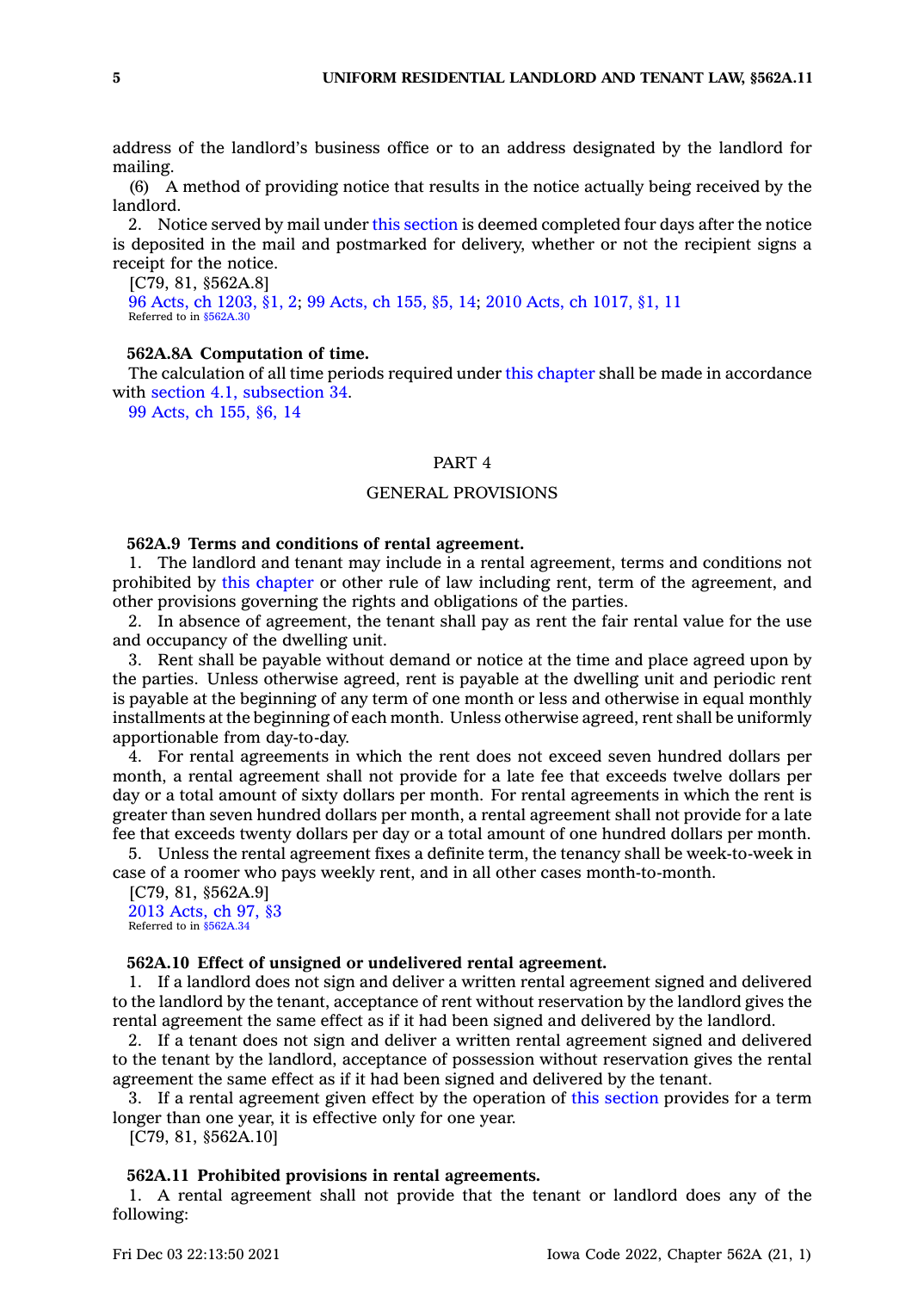*a.* Agrees to waive or to forego rights or remedies under this [chapter](https://www.legis.iowa.gov/docs/code//562A.pdf) provided that this restriction shall not apply to rental agreements covering single family residences on land assessed as agricultural land and located in an unincorporated area.

*b.* Authorizes <sup>a</sup> person to confess judgment on <sup>a</sup> claim arising out of the rental agreement.

*c.* Agrees to pay the other party's attorney fees.

*d.* Agrees to the exculpation or limitation of any liability of the other party arising under law or to indemnify the other party for that liability or the associated costs.

2. If the landlord receives rental assistance payments under <sup>a</sup> rental assistance agreement administered by the United States department of agriculture under the multifamily housing rental assistance program under Tit. V of the federal Housing Act of 1949, Pub. L. No. 81-171, or receives housing assistance payments under <sup>a</sup> housing assistance payment contract administered by the United States department of housing and urban development under the housing choice voucher program, the new construction program, the substantial rehabilitation program, or the moderate rehabilitation program under section 8 of the United States Housing Act of 1937, Pub. L. No. 75-412, <sup>a</sup> rental agreement shall not contain <sup>a</sup> provision or impose <sup>a</sup> rule that requires <sup>a</sup> person to agree, as <sup>a</sup> condition of tenancy, to <sup>a</sup> prohibition or restriction on the lawful ownership, use, or possession of <sup>a</sup> firearm, <sup>a</sup> firearm component, or ammunition within the tenant's specific rental unit. A landlord may impose reasonable restrictions related to the possession, use, or transportation of <sup>a</sup> firearm, <sup>a</sup> firearm component, or ammunition within common areas as long as those restrictions do not circumvent the purpose of this [subsection](https://www.legis.iowa.gov/docs/code/562A.11.pdf). A tenant shall exercise reasonable care in the storage of <sup>a</sup> firearm, <sup>a</sup> firearm component, or ammunition. This [subsection](https://www.legis.iowa.gov/docs/code/562A.11.pdf) does not apply to any prohibition or restriction that is required by federal or state law, rule, or regulation.

3. A provision prohibited by this [section](https://www.legis.iowa.gov/docs/code/562A.11.pdf) included in <sup>a</sup> rental agreement is unenforceable. If <sup>a</sup> landlord willfully uses <sup>a</sup> rental agreement containing provisions known by the landlord to be prohibited, <sup>a</sup> tenant may recover actual damages sustained by the tenant and not more than three months' periodic rent and reasonable attorney fees.

[C79, 81, §562A.11] 2021 [Acts,](https://www.legis.iowa.gov/docs/acts/2021/CH0035.pdf) ch 35, §22 Referred to in [§562A.16](https://www.legis.iowa.gov/docs/code/562A.16.pdf) Section amended and editorially internally renumbered

# ARTICLE II

## LANDLORD OBLIGATIONS

#### **562A.12 Rental deposits.**

1. A landlord shall not demand or receive as <sup>a</sup> security deposit an amount or value in excess of two months' rent.

2. All rental deposits shall be held by the landlord for the tenant, who is <sup>a</sup> party to the agreement, in <sup>a</sup> bank or savings and loan association or credit union which is insured by an agency of the federal government. Rental deposits shall not be commingled with the personal funds of the landlord. Notwithstanding the provisions of [chapter](https://www.legis.iowa.gov/docs/code//543B.pdf) 543B, all rental deposits may be held in <sup>a</sup> trust account, which may be <sup>a</sup> common trust account and which may be an interest-bearing account. Any interest earned on <sup>a</sup> rental deposit during the first five years of <sup>a</sup> tenancy shall be the property of the landlord.

3. *a.* A landlord shall, within thirty days from the date of termination of the tenancy and receipt of the tenant's mailing address or delivery instructions, return the rental deposit to the tenant or furnish to the tenant <sup>a</sup> written statement showing the specific reason for withholding of the rental deposit or any portion thereof. If the rental deposit or any portion of the rental deposit is withheld for the restoration of the dwelling unit, the statement shall specify the nature of the damages. The landlord may withhold from the rental deposit only such amounts as are reasonably necessary for the following reasons:

(1) To remedy <sup>a</sup> tenant's default in the payment of rent or of other funds due to the landlord pursuant to the rental agreement.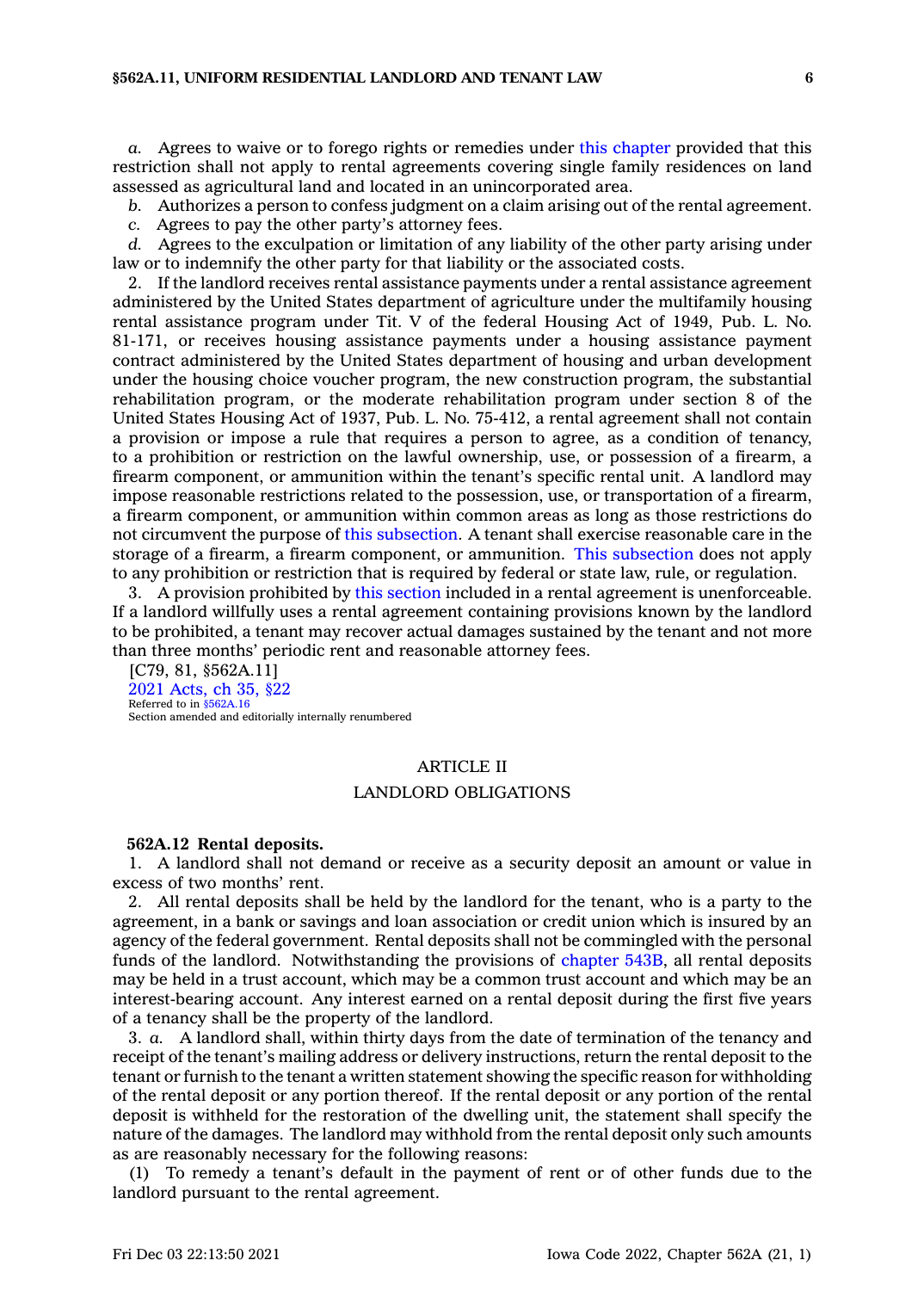(2) To restore the dwelling unit to its condition at the commencement of the tenancy, ordinary wear and tear excepted.

(3) To recover expenses incurred in acquiring possession of the premises from <sup>a</sup> tenant who does not act in good faith in failing to surrender and vacate the premises upon noncompliance with the rental agreement and notification of such noncompliance pursuant to this [chapter](https://www.legis.iowa.gov/docs/code//562A.pdf).

*b.* In an action concerning the rental deposit, the burden of proving, by <sup>a</sup> preponderance of the evidence, the reason for withholding all or any portion of the rental deposit shall be on the landlord.

4. A landlord who fails to provide <sup>a</sup> written statement within thirty days of termination of the tenancy and receipt of the tenant's mailing address or delivery instructions shall forfeit all rights to withhold any portion of the rental deposit. If no mailing address or instructions are provided to the landlord within one year from the termination of the tenancy the rental deposit shall revert to the landlord and the tenant will be deemed to have forfeited all rights to the rental deposit.

5. *a.* Upon termination of <sup>a</sup> landlord's interest in the dwelling unit, the landlord or an agent of the landlord shall, within <sup>a</sup> reasonable time, transfer the rental deposit, or any remainder after any lawful deductions to the landlord's successor in interest and notify the tenant of the transfer and of the transferee's name and address or return the deposit, or any remainder after any lawful deductions to the tenant.

*b.* Upon the termination of the landlord's interest in the dwelling unit and compliance with the provisions of this [subsection](https://www.legis.iowa.gov/docs/code/562A.12.pdf), the landlord shall be relieved of any further liability with respect to the rental deposit.

6. Upon termination of the landlord's interest in the dwelling unit, the landlord's successor in interest shall have all the rights and obligations of the landlord with respect to the rental deposits, except that if the tenant does not object to the stated amount within twenty days after written notice to the tenant of the amount of rental deposit being transferred or assumed, the obligations of the landlord's successor to return the deposit shall be limited to the amount contained in the notice. The notice shall contain <sup>a</sup> stamped envelope addressed to the landlord's successor.

7. The bad-faith retention of <sup>a</sup> deposit by <sup>a</sup> landlord, or any portion of the rental deposit, in violation of this [section](https://www.legis.iowa.gov/docs/code/562A.12.pdf) shall subject the landlord to punitive damages not to exceed twice the monthly rental payment in addition to actual damages.

8. The court may, in any action on <sup>a</sup> rental agreement, award reasonable attorney fees to the prevailing party.

[C75, 77, §562.9 – 562.14; C79, 81, §562A.12]

93 [Acts,](https://www.legis.iowa.gov/docs/acts/1993/CH0154.pdf) ch 154, §13; 2010 Acts, ch [1017,](https://www.legis.iowa.gov/docs/acts/2010/CH1017.pdf) §2, 11; 2013 [Acts,](https://www.legis.iowa.gov/docs/acts/2013/CH0030.pdf) ch 30, §261; 2013 [Acts,](https://www.legis.iowa.gov/docs/acts/2013/CH0097.pdf) ch 97, [§4](https://www.legis.iowa.gov/docs/acts/2013/CH0097.pdf); 2014 Acts, ch [1026,](https://www.legis.iowa.gov/docs/acts/2014/CH1026.pdf) §123

Referred to in  $$562A.21, 562A$ .

## **562A.13 Disclosure.**

1. The landlord or <sup>a</sup> person authorized to enter into <sup>a</sup> rental agreement on behalf of the landlord shall disclose to the tenant in writing at or before the commencement of the tenancy the name and address of:

*a.* The person authorized to manage the premises.

*b.* An owner of the premises or <sup>a</sup> person authorized to act for and on behalf of the owner for the purpose of service of process and for the purpose of receiving and receipting for notices and demands.

2. The information required to be furnished by this [section](https://www.legis.iowa.gov/docs/code/562A.13.pdf) shall be kept current and [this](https://www.legis.iowa.gov/docs/code/562A.13.pdf) [section](https://www.legis.iowa.gov/docs/code/562A.13.pdf) extends to and is enforceable against <sup>a</sup> successor landlord, owner, or manager.

3. A person who fails to comply with [subsection](https://www.legis.iowa.gov/docs/code/562A.13.pdf) 1 becomes an agent of each person who is <sup>a</sup> landlord for the purpose of:

*a.* Service of process and receiving and receipting for notices and demands.

*b.* Performing the obligations of the landlord under this [chapter](https://www.legis.iowa.gov/docs/code//562A.pdf) and under the rental agreement and expending or making available for that purpose all rent collected from the premises.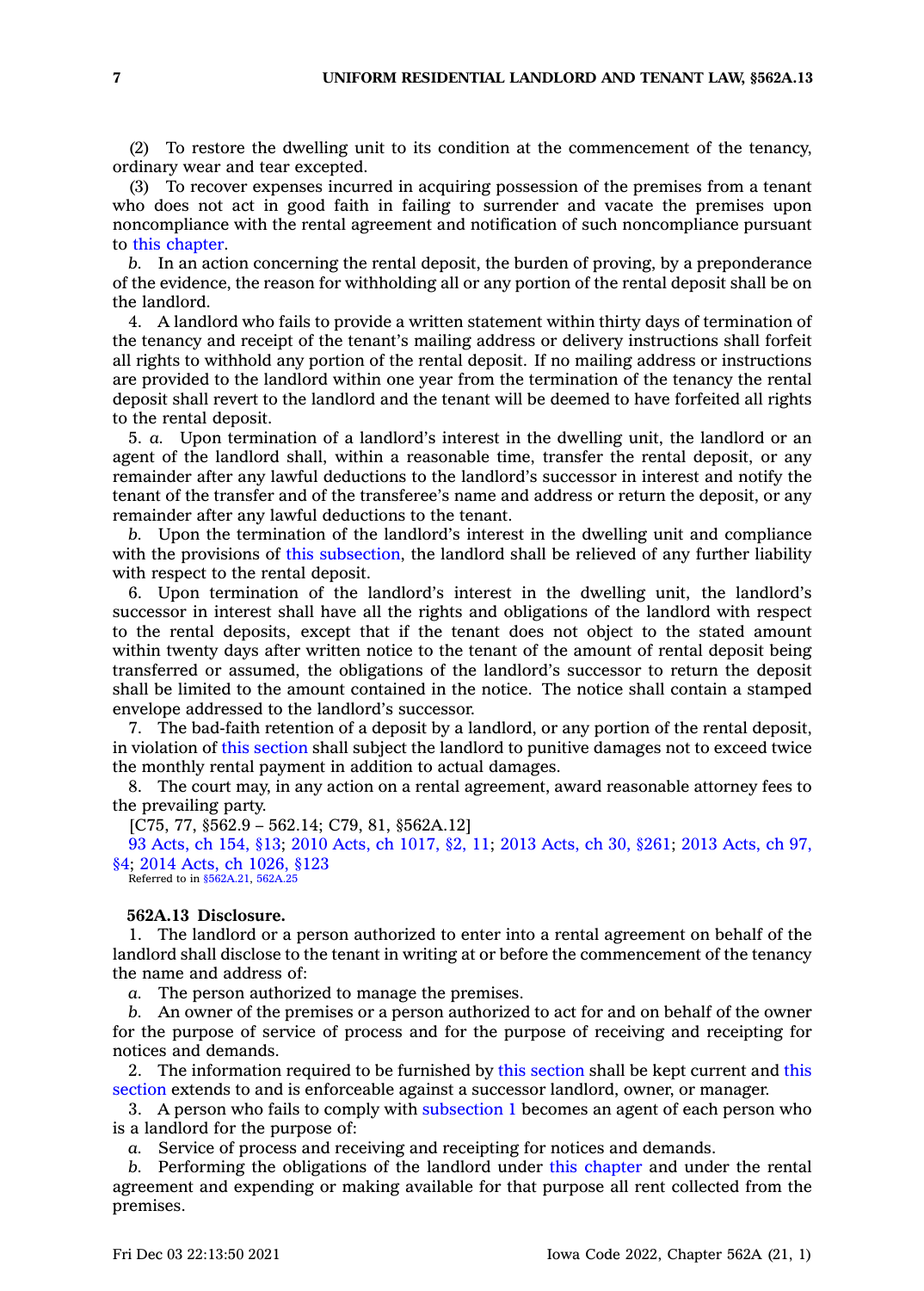4. The landlord or any person authorized to enter into <sup>a</sup> rental agreement on the landlord's behalf shall fully explain utility rates, charges and services to the prospective tenant before the rental agreement is signed unless paid by the tenant directly to the utility company.

5. Each tenant shall be notified, in writing, of any rent increase at least thirty days before the effective date. Such effective date shall not be sooner than the expiration date of original rental agreement or any renewal or extension thereof.

6. The landlord or <sup>a</sup> person authorized to enter into <sup>a</sup> rental agreement on behalf of the landlord shall disclose to each tenant in writing before the commencement of the tenancy if the property is listed in the comprehensive environmental response compensation and liability information system maintained by the federal environmental protection agency.

[C79, 81, §562A.13] 2004 Acts, ch [1071,](https://www.legis.iowa.gov/docs/acts/2004/CH1071.pdf) §1 Referred to in [§562A.6](https://www.legis.iowa.gov/docs/code/562A.6.pdf), [562A.8](https://www.legis.iowa.gov/docs/code/562A.8.pdf)

#### **562A.14 Landlord to supply possession of dwelling unit.**

At the commencement of the term, the landlord shall deliver possession of the premises to the tenant in compliance with the rental agreement and section [562A.15](https://www.legis.iowa.gov/docs/code/562A.15.pdf). The landlord may bring an action for possession against <sup>a</sup> person wrongfully in possession and may recover the damages provided in section 562A.34, [subsection](https://www.legis.iowa.gov/docs/code/562A.34.pdf) 4.

[C79, 81, §562A.14] Referred to in [§562A.22](https://www.legis.iowa.gov/docs/code/562A.22.pdf)

## **562A.15 Landlord to maintain fit premises.**

1. *a.* The landlord shall:

(1) Comply with the requirements of applicable building and housing codes materially affecting health and safety.

(2) Make all repairs and do whatever is necessary to put and keep the premises in <sup>a</sup> fit and habitable condition.

(3) Keep all common areas of the premises in <sup>a</sup> clean and safe condition. The landlord shall not be liable for any injury caused by any objects or materials which belong to or which have been placed by <sup>a</sup> tenant in the common areas of the premises used by the tenant.

(4) Maintain in good and safe working order and condition all electrical, plumbing, sanitary, heating, ventilating, air-conditioning, and other facilities and appliances, including elevators, supplied or required to be supplied by the landlord.

(5) Provide and maintain appropriate receptacles and conveniences, accessible to all tenants, for the central collection and removal of ashes, garbage, rubbish, and other waste incidental to the occupancy of the dwelling unit and arrange for their removal.

(6) Supply running water and reasonable amounts of hot water at all times and reasonable heat, except where the building that includes the dwelling unit is not required by law to be equipped for that purpose, or the dwelling unit is so constructed that heat or hot water is generated by an installation within the exclusive control of the tenant and supplied by <sup>a</sup> direct public utility connection.

*b.* If the duty imposed by paragraph *"a"*, subparagraph (1), is greater than <sup>a</sup> duty imposed by another subparagraph of paragraph *"a"*, the landlord's duty shall be determined by reference to paragraph *"a"*, subparagraph (1).

2. The landlord and tenant of <sup>a</sup> single family residence may agree in writing that the tenant perform the landlord's duties specified in [subsection](https://www.legis.iowa.gov/docs/code/562A.15.pdf) 1, paragraph *"a"*, subparagraphs (5) and (6), and also specified repairs, maintenance tasks, alterations, and remodeling, but only if the transaction is entered into in good faith.

3. The landlord and tenant of <sup>a</sup> dwelling unit other than <sup>a</sup> single family residence may agree that the tenant is to perform specified repairs, maintenance tasks, alterations, or remodeling only:

*a.* If the agreement of the parties is entered into in good faith and is set forth in <sup>a</sup> separate writing signed by the parties and supported by adequate consideration;

*b.* If the agreement does not diminish or affect the obligation of the landlord to other tenants in the premises.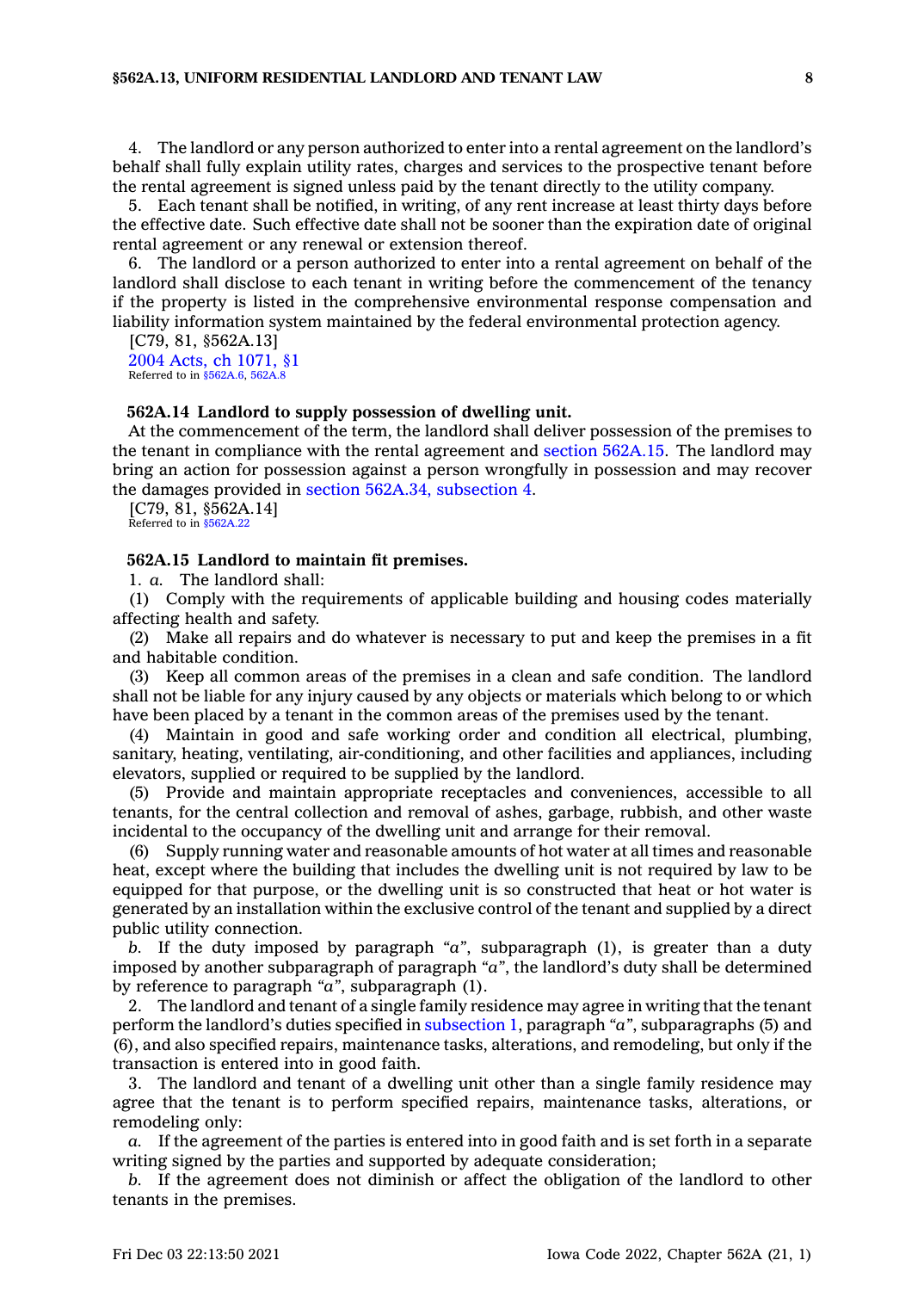4. The landlord shall not treat performance of the separate agreement described in [subsection](https://www.legis.iowa.gov/docs/code/562A.15.pdf) 3 as <sup>a</sup> condition to an obligation or performance of <sup>a</sup> rental agreement.

[C79, 81, §562A.15] 2013 [Acts,](https://www.legis.iowa.gov/docs/acts/2013/CH0030.pdf) ch 30, §177 Referred to in [§562A.14](https://www.legis.iowa.gov/docs/code/562A.14.pdf), [562A.21](https://www.legis.iowa.gov/docs/code/562A.21.pdf), [562A.23](https://www.legis.iowa.gov/docs/code/562A.23.pdf), [562A.27](https://www.legis.iowa.gov/docs/code/562A.27.pdf), [562A.36](https://www.legis.iowa.gov/docs/code/562A.36.pdf)

#### **562A.16 Limitation of liability.**

1. Unless otherwise agreed, <sup>a</sup> landlord, who conveys premises that include <sup>a</sup> dwelling unit subject to <sup>a</sup> rental agreement in <sup>a</sup> good faith sale to <sup>a</sup> bona fide purchaser, is relieved of liability under the rental agreement and this [chapter](https://www.legis.iowa.gov/docs/code//562A.pdf) as to events occurring subsequent to written notice to the tenant of the conveyance.

2. A manager of premises that includes <sup>a</sup> dwelling unit is relieved of liability under the rental agreement and this [chapter](https://www.legis.iowa.gov/docs/code//562A.pdf) as to events occurring after written notice to the tenant of the termination of the person's management.

3. Except in cases of willful, reckless, or gross negligence, <sup>a</sup> landlord is not liable in <sup>a</sup> civil action for personal injury, death, property damage, or other damages resulting from or arising out of an occurrence involving <sup>a</sup> firearm, <sup>a</sup> firearm component, or ammunition that the landlord is required to allow on the property under section [562A.11](https://www.legis.iowa.gov/docs/code/562A.11.pdf).

[C79, 81, §562A.16] 2021 [Acts,](https://www.legis.iowa.gov/docs/acts/2021/CH0035.pdf) ch 35, §23 NEW subsection 3

## ARTICLE III

# TENANT OBLIGATIONS

# **562A.17 Tenant to maintain dwelling unit.**

The tenant shall:

1. Comply with all obligations primarily imposed upon tenants by applicable provisions of building and housing codes materially affecting health and safety.

2. Keep that part of the premises that the tenant occupies and uses as clean and safe as the condition of the premises permit.

3. Dispose from the tenant's dwelling unit all ashes, rubbish, garbage, and other waste in <sup>a</sup> clean and safe manner.

4. Keep all plumbing fixtures in the dwelling unit or used by the tenant as clean as their condition permits.

5. Use in <sup>a</sup> reasonable manner all electrical, plumbing, sanitary, heating, ventilating, air-conditioning and other facilities and appliances including elevators in the premises.

6. Not deliberately or negligently destroy, deface, damage, impair or remove <sup>a</sup> part of the premises or knowingly permit <sup>a</sup> person to do so. If damage, defacement, alteration, or destruction of property by the tenant is intentional, the tenant may be criminally charged with criminal mischief pursuant to [chapter](https://www.legis.iowa.gov/docs/code//716.pdf) 716.

7. Act in <sup>a</sup> manner that will not disturb <sup>a</sup> neighbor's peaceful enjoyment of the premises. [C79, 81, §562A.17]

2013 [Acts,](https://www.legis.iowa.gov/docs/acts/2013/CH0097.pdf) ch 97, §5 Referred to in [§562A.27](https://www.legis.iowa.gov/docs/code/562A.27.pdf), [562A.28](https://www.legis.iowa.gov/docs/code/562A.28.pdf)

## **562A.18 Rules.**

1. A landlord, from time to time, may adopt rules, however described, concerning the tenant's use and occupancy of the premises. A rule is enforceable against the tenant only if it is written and if:

*a.* Its purpose is to promote the convenience, safety, or welfare of the tenants in the premises, preserve the landlord's property from abusive use, or make <sup>a</sup> fair distribution of services and facilities held out for the tenants generally.

*b.* It is reasonably related to the purpose for which it is adopted.

*c.* It applies to all tenants in the premises in <sup>a</sup> fair manner.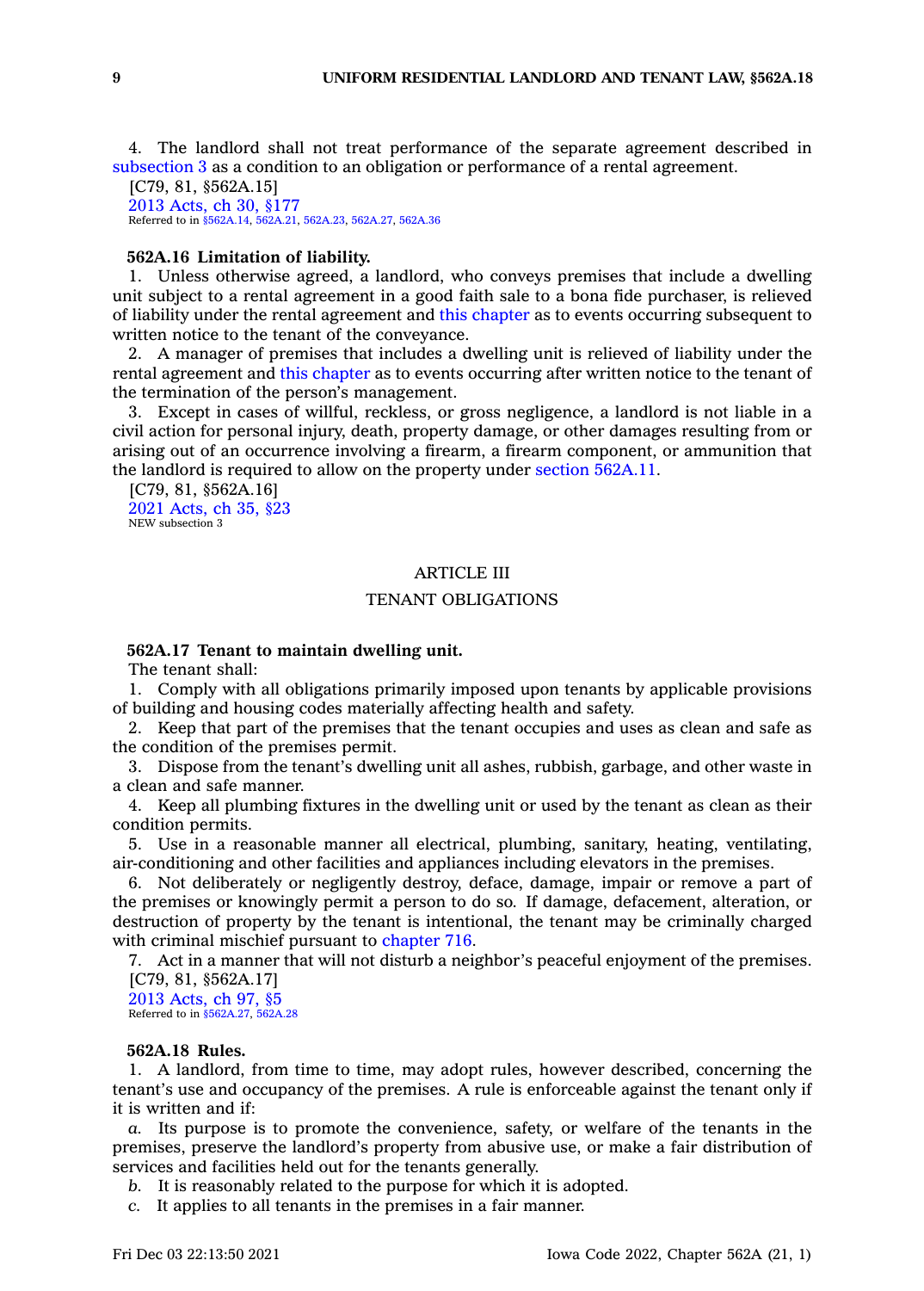*d.* It is sufficiently explicit in its prohibition, direction, or limitation of the tenant's conduct to fairly inform the tenant of what the tenant must or must not do to comply.

*e.* It is not for the purpose of evading the obligations of the landlord.

*f.* The tenant has notice of it at the time the tenant enters into the rental agreement.

2. A rule adopted after the tenant enters into the rental agreement is enforceable against the tenant if reasonable notice of its adoption is given to the tenant and it does not work <sup>a</sup> substantial modification of the rental agreement.

[C79, 81, §562A.18] 2013 [Acts,](https://www.legis.iowa.gov/docs/acts/2013/CH0030.pdf) ch 30, §261 Referred to in [§562A.6](https://www.legis.iowa.gov/docs/code/562A.6.pdf)

## **562A.19 Access.**

1. The tenant shall not unreasonably withhold consent to the landlord to enter into the dwelling unit in order to inspect the premises, make necessary or agreed repairs, decorations, alterations, or improvements, supply necessary or agreed services, or exhibit the dwelling unit to prospective or actual purchasers, mortgagees, tenants, workers, or contractors.

2. The landlord may enter the dwelling unit without consent of the tenant in case of emergency.

3. The landlord shall not abuse the right of access or use it to harass the tenant. Except in case of emergency or if it is impracticable to do so, the landlord shall give the tenant at least twenty-four hours' notice of the landlord's intent to enter and enter only at reasonable times.

4. The landlord does not have another right of access except by court order, and as permitted by sections [562A.28](https://www.legis.iowa.gov/docs/code/562A.28.pdf) and [562A.29](https://www.legis.iowa.gov/docs/code/562A.29.pdf), or if the tenant has abandoned or surrendered the premises.

[C79, 81, §562A.19]

#### **562A.20 Tenant to use and occupy.**

Unless otherwise agreed, the tenant shall occupy the dwelling unit only as <sup>a</sup> dwelling unit and uses incidental thereto. The rental agreement may require that the tenant notify the landlord of an anticipated extended absence from the premises not later than the first day of the extended absence.

[C79, 81, §562A.20] Referred to in [§562A.29](https://www.legis.iowa.gov/docs/code/562A.29.pdf)

## ARTICLE IV

## **REMEDIES**

#### PART 1

### TENANT REMEDIES

#### **562A.21 Noncompliance by the landlord — in general.**

1. Except as provided in this [chapter](https://www.legis.iowa.gov/docs/code//562A.pdf), if there is <sup>a</sup> material noncompliance by the landlord with the rental agreement or a noncompliance with section [562A.15](https://www.legis.iowa.gov/docs/code/562A.15.pdf) materially affecting health and safety, the tenant may elect to commence an action under this [section](https://www.legis.iowa.gov/docs/code/562A.21.pdf) and shall deliver <sup>a</sup> written notice to the landlord specifying the acts and omissions constituting the breach and that the rental agreement will terminate upon <sup>a</sup> date not less than seven days after receipt of the notice if the breach is not remedied in seven days, and the rental agreement shall terminate and the tenant shall surrender as provided in the notice subject to the following:

*a.* If the breach is remediable by repairs or the payment of damages or otherwise, and if the landlord adequately remedies the breach prior to the date specified in the notice, the rental agreement shall not terminate.

*b.* If substantially the same act or omission which constituted <sup>a</sup> prior noncompliance of which notice was given recurs within six months, the tenant may terminate the rental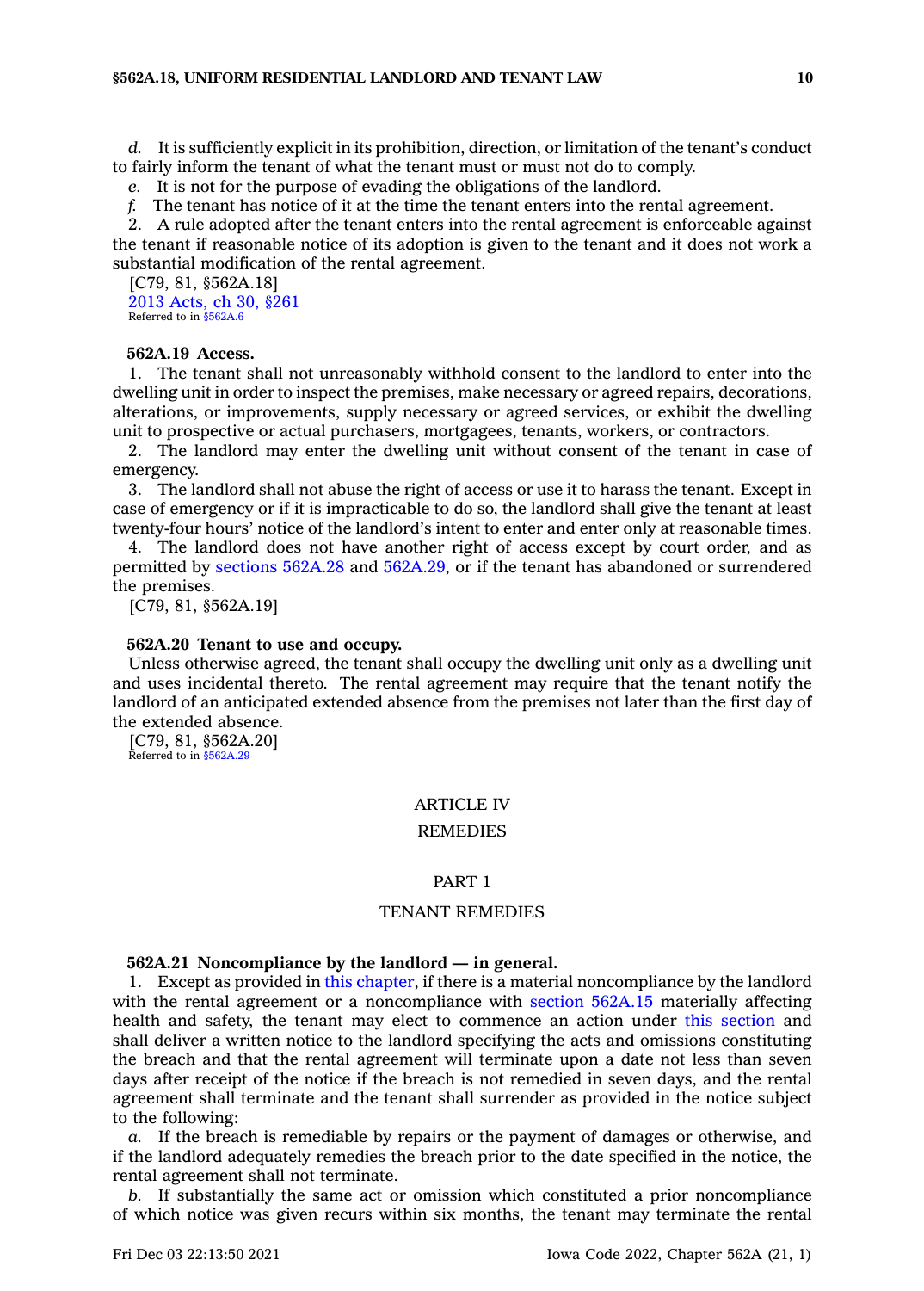agreement upon at least seven days' written notice specifying the breach and the date of termination of the rental agreement unless the landlord has exercised due diligence and effort to remedy the breach which gave rise to the noncompliance.

*c.* The tenant may not terminate for <sup>a</sup> condition caused by the deliberate or negligent act or omission of the tenant, <sup>a</sup> member of the tenant's family, or other person on the premises with the tenant's consent.

2. Except as provided in this [chapter](https://www.legis.iowa.gov/docs/code//562A.pdf), the tenant may recover damages and obtain injunctive relief for any noncompliance by the landlord with the rental agreement or [section](https://www.legis.iowa.gov/docs/code/562A.15.pdf) [562A.15](https://www.legis.iowa.gov/docs/code/562A.15.pdf) unless the landlord demonstrates affirmatively that the landlord has exercised due diligence and effort to remedy any noncompliance, and that any failure by the landlord to remedy any noncompliance was due to circumstances reasonably beyond the control of the landlord. If the landlord's noncompliance is willful the tenant may recover reasonable attorney fees.

3. The remedy provided in [subsection](https://www.legis.iowa.gov/docs/code/562A.21.pdf) 2 is in addition to any right of the tenant arising under [subsection](https://www.legis.iowa.gov/docs/code/562A.21.pdf) 1.

4. If the rental agreement is terminated, the landlord shall return all prepaid rent and security recoverable by the tenant under section [562A.12](https://www.legis.iowa.gov/docs/code/562A.12.pdf).

[C79, 81, §562A.21] 95 [Acts,](https://www.legis.iowa.gov/docs/acts/1995/CH0125.pdf) ch 125, §4, 5 Referred to in [§562A.23](https://www.legis.iowa.gov/docs/code/562A.23.pdf), [562A.36](https://www.legis.iowa.gov/docs/code/562A.36.pdf)

## **562A.22 Failure to deliver possession.**

1. If the landlord fails to deliver possession of the dwelling unit to the tenant as provided in section [562A.14](https://www.legis.iowa.gov/docs/code/562A.14.pdf), rent abates until possession is delivered and the tenant shall:

*a.* Upon at least five days' written notice to the landlord, terminate the rental agreement and upon termination the landlord shall return all prepaid rent and security; or

*b.* Demand performance of the rental agreement by the landlord and, if the tenant elects, maintain an action for possession of the dwelling unit against the landlord or <sup>a</sup> person wrongfully in possession and recover the damages sustained by the tenant.

2. If <sup>a</sup> landlord's failure to deliver possession is willful and not in good faith, <sup>a</sup> tenant may recover from the landlord the actual damages sustained by the tenant and reasonable attorney fees.

[C79, 81, §562A.22]

## **562A.23 Wrongful failure to supply heat, water, hot water or essential services.**

1. If contrary to the rental agreement or section [562A.15](https://www.legis.iowa.gov/docs/code/562A.15.pdf) the landlord deliberately or negligently fails to supply running water, hot water, or heat, or essential services, the tenant may give written notice to the landlord specifying the breach and may:

*a.* Procure reasonable amounts of hot water, running water, heat and essential services during the period of the landlord's noncompliance and deduct their actual and reasonable cost from the rent;

*b.* Recover damages based upon the diminution in the fair rental value of the dwelling unit; or

*c.* Recover any rent already paid for the period of the landlord's noncompliance which shall be reimbursed on <sup>a</sup> pro rata basis.

2. If the tenant proceeds under this [section](https://www.legis.iowa.gov/docs/code/562A.23.pdf), the tenant may not proceed under [section](https://www.legis.iowa.gov/docs/code/562A.21.pdf) [562A.21](https://www.legis.iowa.gov/docs/code/562A.21.pdf) as to that breach.

3. The rights under this [section](https://www.legis.iowa.gov/docs/code/562A.23.pdf) do not arise until the tenant has given notice to the landlord or if the condition was caused by the deliberate or negligent act or omission of the tenant, <sup>a</sup> member of the tenant's family, or other person on the premises with the consent of the tenant.

[C79, 81, §562A.23]

#### **562A.24 Landlord's noncompliance as defense to action for possession or rent.**

1. In an action for possession based upon nonpayment of the rent or in an action for rent where the tenant is in possession, the tenant may counterclaim for an amount which the tenant may recover under the rental agreement or this [chapter](https://www.legis.iowa.gov/docs/code//562A.pdf). In that event the court from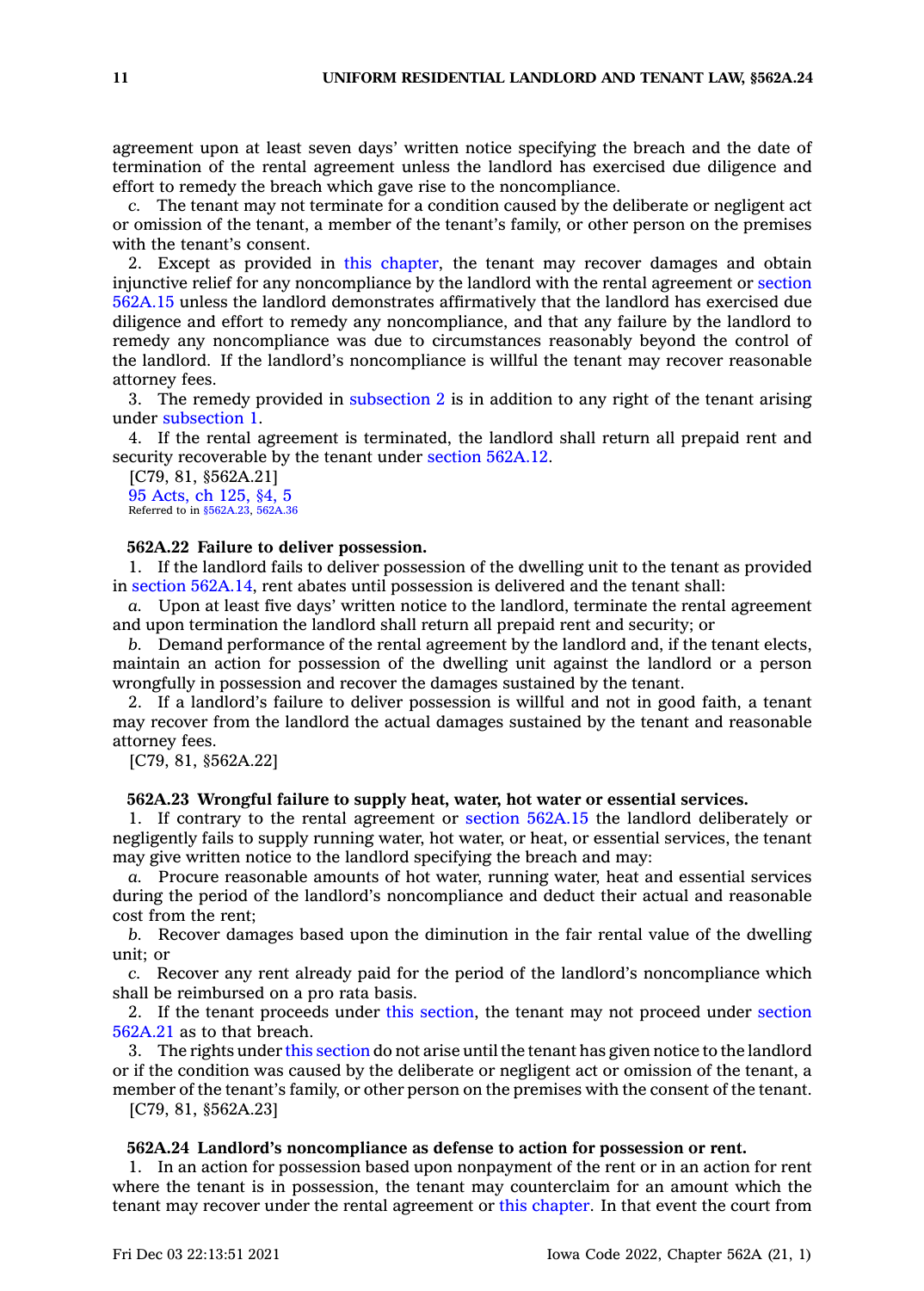time to time may order the tenant to pay into court all or part of the rent accrued and thereafter accruing, and shall determine the amount due to each party. The party to whom <sup>a</sup> net amount is owed shall be paid first from the money paid into court, and the balance by the other party. If rent does not remain due after application of this [section](https://www.legis.iowa.gov/docs/code/562A.24.pdf), judgment shall be entered for the tenant in the action for possession. If the defense or counterclaim by the tenant is without merit and is not raised in good faith the landlord may recover reasonable attorney fees.

2. In an action for rent where the tenant is not in possession, the tenant may counterclaim as provided in [subsection](https://www.legis.iowa.gov/docs/code/562A.24.pdf) 1, but the tenant is not required to pay any rent into court.

[C79, 81, §562A.24]

Referred to in [§648.19](https://www.legis.iowa.gov/docs/code/648.19.pdf)

#### **562A.25 Fire or casualty damage.**

1. If the dwelling unit or premises are damaged or destroyed by fire or casualty to an extent that enjoyment of the dwelling unit is substantially impaired, the tenant may:

*a.* Immediately vacate the premises and notify the landlord in writing within fourteen days of the tenant's intention to terminate the rental agreement, in which case the rental agreement terminates as of the date of vacating; or

*b.* If continued occupancy is lawful, vacate <sup>a</sup> part of the dwelling unit rendered unusable by the fire or casualty, in which case the tenant's liability for rent is reduced in proportion to the diminution in the fair rental value of the dwelling unit.

2. If the rental agreement is terminated, the landlord shall return all prepaid rent and security recoverable under section [562A.12](https://www.legis.iowa.gov/docs/code/562A.12.pdf). Accounting for rent in the event of termination or apportionment is to occur as of the date of the casualty.

[C79, 81, §562A.25]

## **562A.26 Tenant's remedies for landlord's unlawful ouster, exclusion, or diminution of service.**

If the landlord unlawfully removes or excludes the tenant from the premises or willfully diminishes services to the tenant by interrupting or causing the interruption of electric, gas, water, or other essential service to the tenant, the tenant may recover possession pursuant to section 648.1, [subsection](https://www.legis.iowa.gov/docs/code/648.1.pdf) 1, or terminate the rental agreement and, in either case, recover the actual damages sustained by the tenant, punitive damages not to exceed twice the monthly rental payment, and reasonable attorney fees. If the rental agreement is terminated, the landlord shall return all prepaid rent and security.

[C79, 81, §562A.26] 2013 [Acts,](https://www.legis.iowa.gov/docs/acts/2013/CH0097.pdf) ch 97, §6

# PART 2

#### LANDLORD REMEDIES

## **562A.27 Noncompliance with rental agreement — failure to pay rent — violation of federal regulation.**

1. Except as provided in this [chapter](https://www.legis.iowa.gov/docs/code//562A.pdf), if there is <sup>a</sup> material noncompliance by the tenant with the rental agreement or a noncompliance with section [562A.17](https://www.legis.iowa.gov/docs/code/562A.17.pdf) materially affecting health and safety, the landlord may deliver <sup>a</sup> written notice to the tenant specifying the acts and omissions constituting the breach and that the rental agreement will terminate upon <sup>a</sup> date not less than seven days after receipt of the notice if the breach is not remedied in seven days, and the rental agreement shall terminate as provided in the notice subject to the provisions of this [section](https://www.legis.iowa.gov/docs/code/562A.27.pdf). If the breach is remediable by repairs or the payment of damages or otherwise and the tenant adequately remedies the breach prior to the date specified in the notice, the rental agreement shall not terminate. If substantially the same act or omission which constituted <sup>a</sup> prior noncompliance of which notice was given recurs within six months, the landlord may terminate the rental agreement upon at least seven days' written notice specifying the breach and the date of termination of the rental agreement.

2. If rent is unpaid when due and the tenant fails to pay rent within three days after written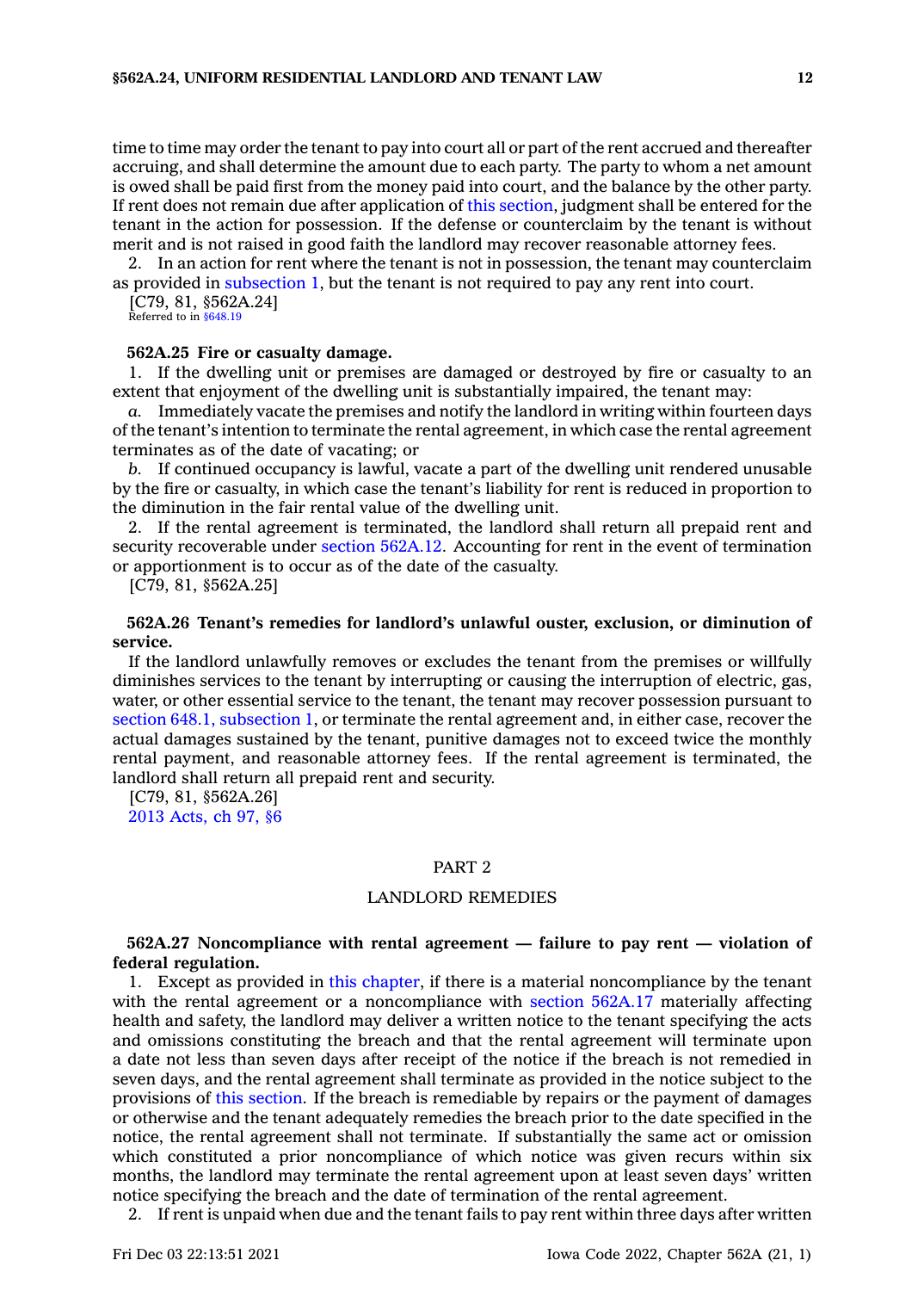notice by the landlord of nonpayment and the landlord's intention to terminate the rental agreement if the rent is not paid within that period of time, the landlord may terminate the rental agreement.

3. Except as provided in this [chapter](https://www.legis.iowa.gov/docs/code//562A.pdf), the landlord may recover damages and obtain injunctive relief for noncompliance by the tenant with the rental agreement or [section](https://www.legis.iowa.gov/docs/code/562A.17.pdf) [562A.17](https://www.legis.iowa.gov/docs/code/562A.17.pdf) unless the tenant demonstrates affirmatively that the tenant has exercised due diligence and effort to remedy any noncompliance, and that the tenant's failure to remedy any noncompliance was due to circumstances beyond the tenant's control. If the tenant's noncompliance is willful, the landlord may recover reasonable attorney fees.

4. In any action by <sup>a</sup> landlord for possession based upon nonpayment of rent, proof by the tenant of the following shall be <sup>a</sup> defense to any action or claim for possession by the landlord, and the amounts expended by the claimant in correcting the deficiencies shall be deducted from the amount claimed by the landlord as unpaid rent:

*a.* That the landlord failed to comply either with the rental agreement or with [section](https://www.legis.iowa.gov/docs/code/562A.15.pdf) [562A.15](https://www.legis.iowa.gov/docs/code/562A.15.pdf); and

*b.* That the tenant notified the landlord at least seven days prior to the due date of the tenant's rent payment of the tenant's intention to correct the condition constituting the breach referred to in paragraph *"a"* at the landlord's expense; and

*c.* That the reasonable cost of correcting the condition constituting the breach is equal to or less than one month's periodic rent; and

*d.* That the tenant in good faith caused the condition constituting the breach to be corrected prior to receipt of written notice of the landlord's intention to terminate the rental agreement for nonpayment of rent.

5. Notwithstanding any other provisions of this [chapter](https://www.legis.iowa.gov/docs/code//562A.pdf), <sup>a</sup> municipal housing agency established pursuant to [chapter](https://www.legis.iowa.gov/docs/code//403A.pdf) 403A may issue <sup>a</sup> thirty-day notice of lease termination for <sup>a</sup> violation of <sup>a</sup> rental agreement by the tenant when the violation is <sup>a</sup> violation of <sup>a</sup> federal regulation governing the tenant's eligibility for or continued participation in <sup>a</sup> public housing program. The municipal housing agency shall not be required to provide the tenant with <sup>a</sup> right or opportunity to remedy the violation or to give any notice that the tenant has such <sup>a</sup> right or opportunity when the notice cites the federal regulation as authority.

[C79, 81, §562A.27] 95 [Acts,](https://www.legis.iowa.gov/docs/acts/1995/CH0125.pdf) ch 125, §6, 7; 2003 [Acts,](https://www.legis.iowa.gov/docs/acts/2003/CH0154.pdf) ch 154, §2 Referred to in [§562A.27A,](https://www.legis.iowa.gov/docs/code/562A.27A.pdf) [562A.29A](https://www.legis.iowa.gov/docs/code/562A.29A.pdf), [562A.32](https://www.legis.iowa.gov/docs/code/562A.32.pdf), [648.3](https://www.legis.iowa.gov/docs/code/648.3.pdf)

### **562A.27A Termination for creating <sup>a</sup> clear and present danger to others.**

1. Notwithstanding section [562A.27](https://www.legis.iowa.gov/docs/code/562A.27.pdf) or [648.3](https://www.legis.iowa.gov/docs/code/648.3.pdf), if <sup>a</sup> tenant has created or maintained <sup>a</sup> threat constituting <sup>a</sup> clear and present danger to the health or safety of other tenants, the landlord, the landlord's employee or agent, or other persons on or within one thousand feet of the landlord's property, the landlord, after the service of <sup>a</sup> single three days' written notice of termination and notice to quit stating the specific activity causing the clear and present danger, and setting forth the language of [subsection](https://www.legis.iowa.gov/docs/code/562A.27A.pdf) 3 which includes certain exemption provisions available to the tenant, may file suit against the tenant for recovery of possession of the premises pursuant to [chapter](https://www.legis.iowa.gov/docs/code//648.pdf) 648, except as otherwise provided in [subsection](https://www.legis.iowa.gov/docs/code/562A.27A.pdf) 3. The petition shall state the incident or incidents giving rise to the notice of termination and notice to quit. The tenant shall be given the opportunity to contest the termination in the court proceedings by notice thereof at least three days prior to the hearing.

2. A clear and present danger to the health or safety of other tenants, the landlord, the landlord's employees or agents, or other persons on or within one thousand feet of the landlord's property includes, but is not limited to, any of the following activities of the tenant or of any person on the premises with the consent of the tenant:

*a.* Physical assault or the threat of physical assault.

*b.* Illegal use of <sup>a</sup> firearm or other weapon, the threat to use <sup>a</sup> firearm or other weapon illegally, or possession of an illegal firearm. The mere possession or storage of <sup>a</sup> firearm by <sup>a</sup> tenant in the dwelling unit that the tenant rents does not constitute <sup>a</sup> clear and present danger.

*c.* Possession of <sup>a</sup> controlled substance unless the controlled substance was obtained directly from or pursuant to <sup>a</sup> valid prescription or order by <sup>a</sup> licensed medical practitioner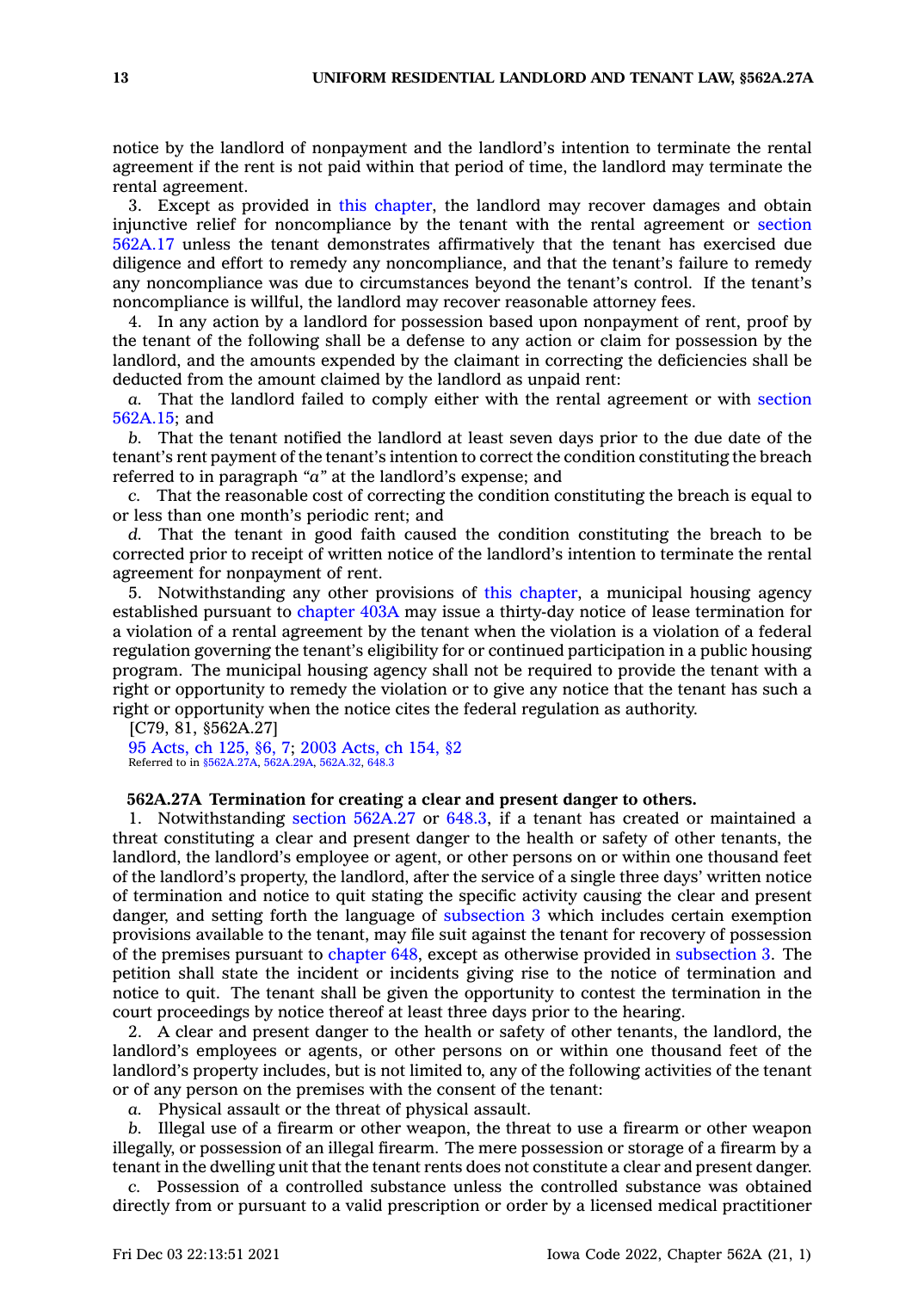while acting in the course of the practitioner's professional practice. This paragraph applies to any other person on the premises with the consent of the tenant, but only if the tenant knew of the possession by the other person of <sup>a</sup> controlled substance.

3. *a.* This [section](https://www.legis.iowa.gov/docs/code/562A.27A.pdf) shall not apply to <sup>a</sup> tenant if the activities causing the clear and present danger, as defined in [subsection](https://www.legis.iowa.gov/docs/code/562A.27A.pdf) 2, are conducted by <sup>a</sup> person on the premises other than the tenant and the tenant takes at least one of the following measures against the person conducting the activities:

(1) The tenant seeks <sup>a</sup> protective order, restraining order, order to vacate the homestead, or other similar relief pursuant to chapter [235F](https://www.legis.iowa.gov/docs/code//235F.pdf), [236](https://www.legis.iowa.gov/docs/code//236.pdf), [598](https://www.legis.iowa.gov/docs/code//598.pdf), [664A](https://www.legis.iowa.gov/docs/code//664A.pdf), or [915](https://www.legis.iowa.gov/docs/code//915.pdf), or any other applicable provision which would apply to the person conducting the activities causing the clear and present danger.

(2) The tenant reports the activities causing the clear and present danger to <sup>a</sup> law enforcement agency or the county attorney in an effort to initiate <sup>a</sup> criminal action against the person conducting the activities.

(3) The tenant writes <sup>a</sup> letter to the person conducting the activities causing the clear and present danger, telling the person not to return to the premises and that <sup>a</sup> return to the premises may result in <sup>a</sup> trespass or other action against the person, and the tenant sends <sup>a</sup> copy of the letter to <sup>a</sup> law enforcement agency whose jurisdiction includes the premises. If the tenant has previously written <sup>a</sup> letter to the person as provided in this subparagraph, without taking an action specified in subparagraph (1) or (2) or filing <sup>a</sup> trespass or other action, and the person to whom the letter was sent conducts further activities causing <sup>a</sup> clear and present danger, the tenant must take one of the actions specified in subparagraph (1) or (2) to be exempt from proceedings pursuant to [subsection](https://www.legis.iowa.gov/docs/code/562A.27A.pdf) 1.

*b.* However, in order to fall within the exemptions provided within this [subsection](https://www.legis.iowa.gov/docs/code/562A.27A.pdf), the tenant must provide written proof to the landlord, prior to the commencement of <sup>a</sup> suit against the tenant, that the tenant has taken one of the measures specified in paragraph *"a"*, subparagraphs (1) through (3).

92 Acts, ch [1211,](https://www.legis.iowa.gov/docs/acts/1992/CH1211.pdf) §1; 95 [Acts,](https://www.legis.iowa.gov/docs/acts/95/CH0125.pdf) ch 125, §8, 9; 98 Acts, ch [1090,](https://www.legis.iowa.gov/docs/acts/98/CH1090.pdf) §71, 84; 2004 Acts, ch [1016,](https://www.legis.iowa.gov/docs/acts/2004/CH1016.pdf) §1; 2006 Acts, ch [1101,](https://www.legis.iowa.gov/docs/acts/2006/CH1101.pdf) §2; 2013 [Acts,](https://www.legis.iowa.gov/docs/acts/2013/CH0030.pdf) ch 30, §178; 2014 Acts, ch [1107,](https://www.legis.iowa.gov/docs/acts/2014/CH1107.pdf) §15; 2021 [Acts,](https://www.legis.iowa.gov/docs/acts/2021/CH0035.pdf) ch 35, §24 Referred to in [§562A.29A](https://www.legis.iowa.gov/docs/code/562A.29A.pdf)

Subsection 2, paragraph b amended

#### **562A.27B Right to summon emergency assistance — waiver of rights.**

1. *a.* A landlord shall not prohibit or limit <sup>a</sup> resident's or tenant's rights to summon law enforcement assistance or other emergency assistance by or on behalf of <sup>a</sup> victim of abuse, <sup>a</sup> victim of <sup>a</sup> crime, or an individual in an emergency.

*b.* A landlord shall not impose monetary or other penalties on <sup>a</sup> resident or tenant who exercises the resident's or tenant's right to summon law enforcement assistance or other emergency assistance.

*c.* Penalties prohibited by this [subsection](https://www.legis.iowa.gov/docs/code/562A.27B.pdf) include all of the following:

(1) The actual or threatened assessment of penalties, fines, or fees.

(2) The actual or threatened eviction, or causing the actual or threatened eviction, from the premises.

*d.* Any waiver of the provisions of this [subsection](https://www.legis.iowa.gov/docs/code/562A.27B.pdf) is contrary to public policy and is void, unenforceable, and of no force or effect.

*e.* This [subsection](https://www.legis.iowa.gov/docs/code/562A.27B.pdf) shall not be construed to prohibit <sup>a</sup> landlord from recovering from <sup>a</sup> resident or tenant an amount equal to the costs incurred to repair property damage if the damage is caused by law enforcement or other emergency personnel summoned by the resident or tenant.

*f.* This [section](https://www.legis.iowa.gov/docs/code/562A.27B.pdf) does not prohibit <sup>a</sup> landlord from terminating, evicting, or refusing to renew <sup>a</sup> tenancy or rental agreement when such action is premised upon grounds other than the resident's or tenant's exercise of the right to summon law enforcement assistance or other emergency assistance by or on behalf of <sup>a</sup> victim of abuse, <sup>a</sup> victim of <sup>a</sup> crime, or an individual in an emergency.

2. *a.* An ordinance, rule, or regulation of <sup>a</sup> city, county, or other governmental entity shall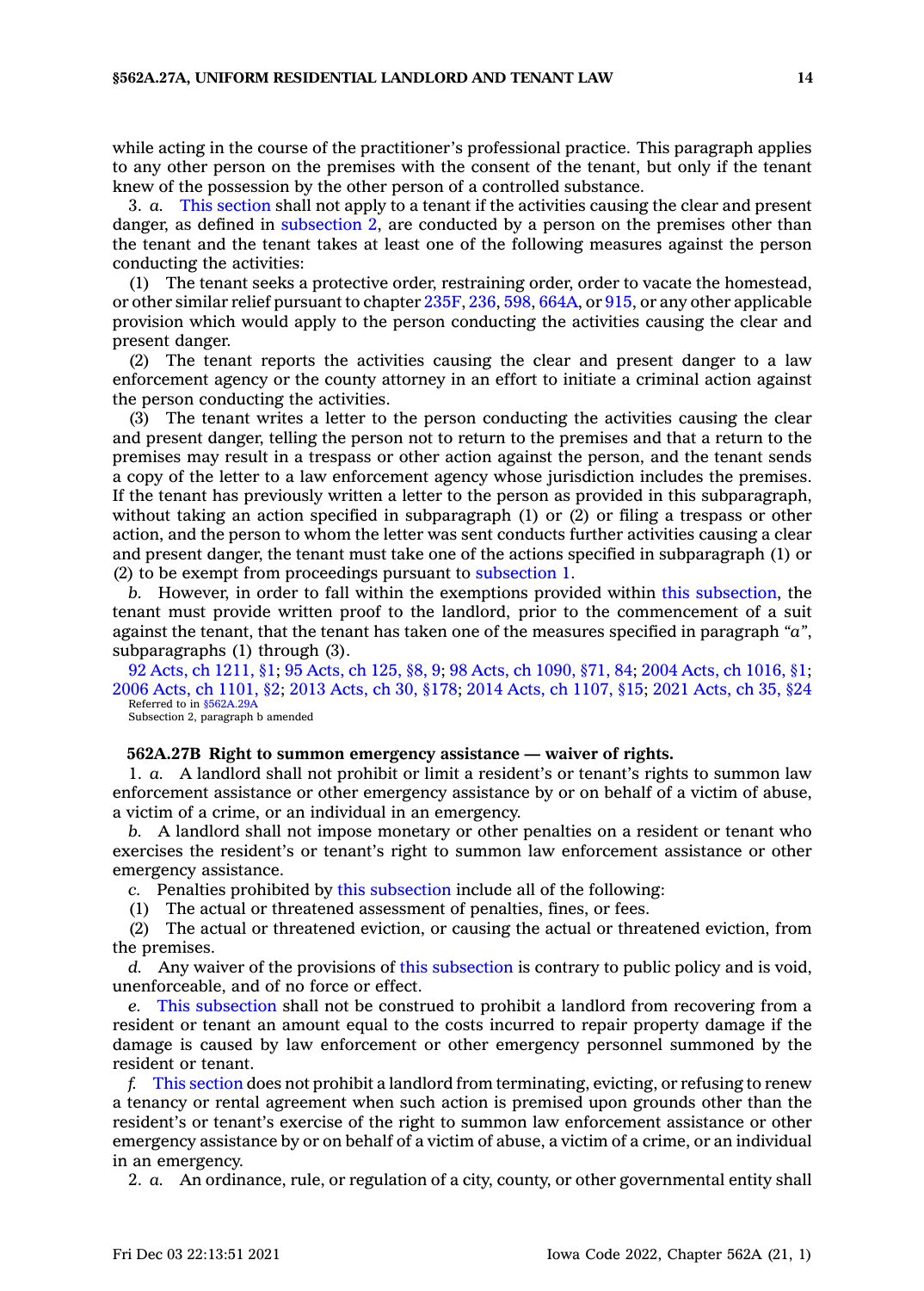not authorize imposition of <sup>a</sup> penalty against <sup>a</sup> resident, owner, tenant, or landlord because the resident, owner, tenant, or landlord was <sup>a</sup> victim of abuse or crime.

*b.* An ordinance, rule, or regulation of <sup>a</sup> city, county, or other governmental entity shall not authorize imposition of <sup>a</sup> penalty against <sup>a</sup> resident, owner, tenant, or landlord because the resident, owner, tenant, or landlord sought law enforcement assistance or other emergency assistance for <sup>a</sup> victim of abuse, <sup>a</sup> victim of <sup>a</sup> crime, or an individual in an emergency, if either of the following is established:

(1) The resident, owner, tenant, or landlord seeking assistance had <sup>a</sup> reasonable belief that the emergency assistance was necessary to prevent the perpetration or escalation of the abuse, crime, or emergency.

(2) In the event of abuse, crime, or other emergency, the emergency assistance was actually needed.

*c.* Penalties prohibited by this [subsection](https://www.legis.iowa.gov/docs/code/562A.27B.pdf) include all of the following:

(1) The actual or threatened assessment of penalties, fines, or fees.

(2) The actual or threatened eviction, or causing the actual or threatened eviction, from the premises.

(3) The actual or threatened revocation, suspension, or nonrenewal of <sup>a</sup> rental certificate, license, or permit.

*d.* This [subsection](https://www.legis.iowa.gov/docs/code/562A.27B.pdf) does not prohibit <sup>a</sup> city, county, or other governmental entity from enforcing any ordinance, rule, or regulation premised upon grounds other than <sup>a</sup> request for law enforcement assistance or other emergency assistance by <sup>a</sup> resident, owner, tenant, or landlord, or the fact that the resident, owner, tenant, or landlord was <sup>a</sup> victim of crime or abuse.

*e.* This [subsection](https://www.legis.iowa.gov/docs/code/562A.27B.pdf) does not prohibit <sup>a</sup> city, county, or other governmental entity from collecting penalties, fines, or fees for services provided which are necessitated by the cleanup of hazardous materials, the cleanup of vandalism, or <sup>a</sup> response to <sup>a</sup> false alarm call, which are incurred by the provision of emergency medical services, or which reflect other costs incurred by the city, county, or other governmental entity unrelated to responding to <sup>a</sup> call for law enforcement assistance or other emergency assistance.

3. In addition to other remedies provided by law, if an owner or landlord violates the provisions of this [section](https://www.legis.iowa.gov/docs/code/562A.27B.pdf), <sup>a</sup> resident or tenant is entitled to recover from the owner or landlord any of the following:

*a.* A civil penalty in an amount equal to one month's rent.

*b.* Actual damages.

*c.* Reasonable attorney fees the tenant or resident incurs in seeking enforcement of [this](https://www.legis.iowa.gov/docs/code/562A.27B.pdf) [section](https://www.legis.iowa.gov/docs/code/562A.27B.pdf).

*d.* Court costs.

*e.* Injunctive relief.

4. In addition to other remedies provided by law, if <sup>a</sup> city, county, or other governmental entity violates the provisions of this [section](https://www.legis.iowa.gov/docs/code/562A.27B.pdf), <sup>a</sup> resident, owner, tenant, or landlord is entitled to recover from the city, county, or other governmental entity any of the following:

*a.* An order requiring the city, county, or other governmental entity to cease and desist the unlawful practice.

*b.* Other equitable relief, including reinstatement of <sup>a</sup> rental certificate, license, or permit, as the court may deem appropriate.

*c.* Actual damages.

*d.* In <sup>a</sup> case brought by <sup>a</sup> resident or tenant, the reasonable attorney fees the resident or tenant incurs in seeking enforcement of this [section](https://www.legis.iowa.gov/docs/code/562A.27B.pdf).

*e.* Court costs.

5. For purposes of this [section](https://www.legis.iowa.gov/docs/code/562A.27B.pdf), *"resident"* means <sup>a</sup> member of <sup>a</sup> tenant's family and any other person occupying the dwelling unit with the consent of the tenant.

2016 Acts, ch [1120,](https://www.legis.iowa.gov/docs/acts/2016/CH1120.pdf) §3 Referred to in  $\frac{6331.304}{1}$ , 364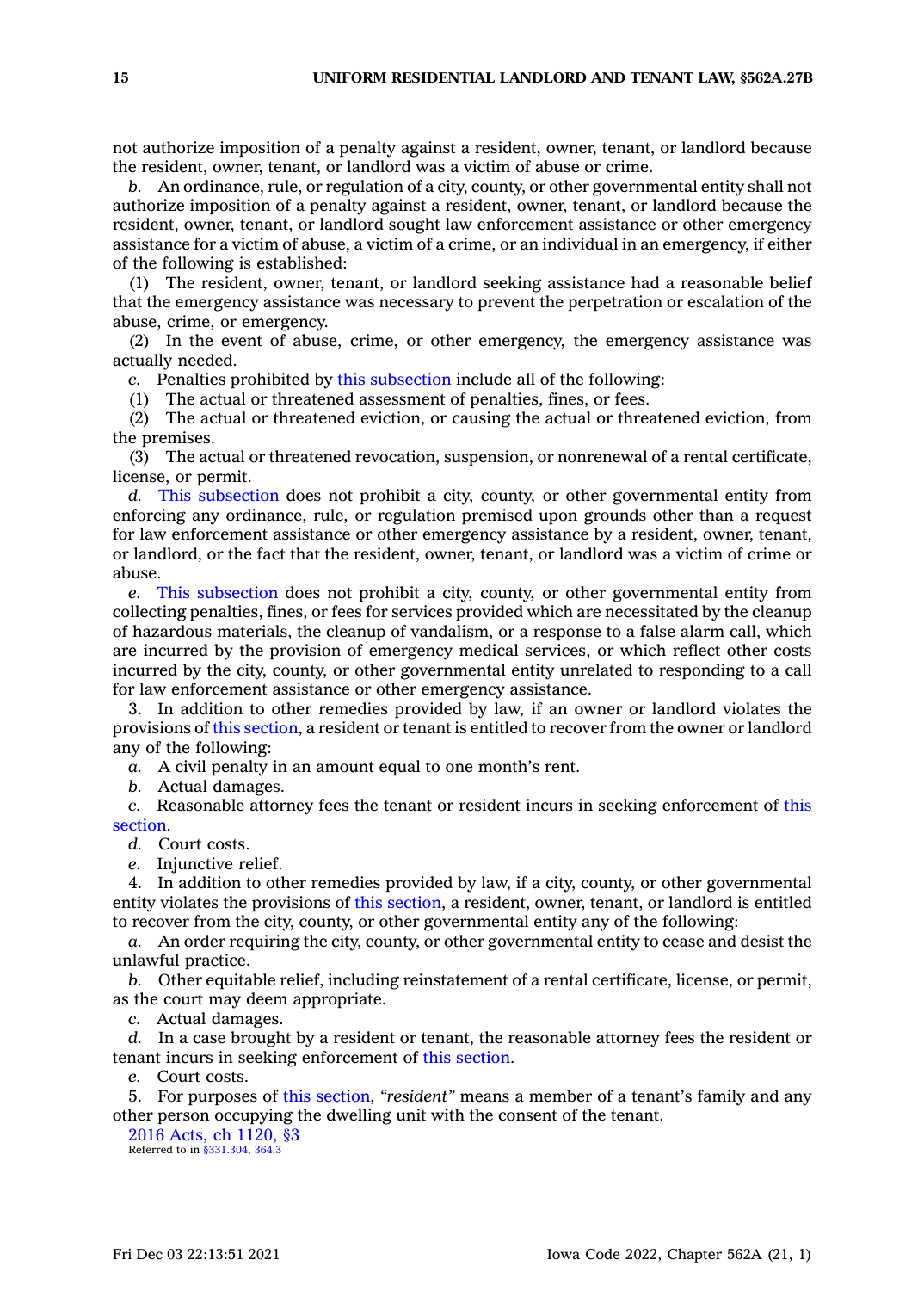## **562A.28 Failure to maintain.**

If there is noncompliance by the tenant with section [562A.17](https://www.legis.iowa.gov/docs/code/562A.17.pdf), materially affecting health and safety, that can be remedied by repair or replacement of <sup>a</sup> damaged item or cleaning, and the tenant fails to comply as promptly as conditions require in case of emergency or within seven days after written notice by the landlord specifying the breach and requesting that the tenant remedy it within that period of time, the landlord may enter the dwelling unit and cause the work to be done in <sup>a</sup> competent manner and submit an itemized bill for the actual and reasonable cost or the fair and reasonable value of it as rent on the next date when periodic rent is due, or if the rental agreement has terminated, for immediate payment.

[C79, 81, §562A.28] 85 [Acts,](https://www.legis.iowa.gov/docs/acts/1985/CH0067.pdf) ch 67, §50; 95 [Acts,](https://www.legis.iowa.gov/docs/acts/1995/CH0125.pdf) ch 125, §10 Referred to in [§562A.19](https://www.legis.iowa.gov/docs/code/562A.19.pdf)

### **562A.29 Remedies for absence, nonuse and abandonment.**

1. If the rental agreement requires the tenant to give notice to the landlord of an anticipated extended absence as provided in section [562A.20](https://www.legis.iowa.gov/docs/code/562A.20.pdf), and the tenant willfully fails to do so, the landlord may recover actual damages from the tenant.

2. During an absence of the tenant in excess of fourteen days, the landlord may enter the dwelling unit at times reasonably necessary.

3. If the tenant abandons the dwelling unit, the landlord shall make reasonable efforts to rent it at <sup>a</sup> fair rental. If the landlord rents the dwelling unit for <sup>a</sup> term beginning prior to the expiration of the rental agreement, it is deemed to be terminated as of the date the new tenancy begins. The rental agreement is deemed to be terminated by the landlord as of the date the landlord has notice of the abandonment, if the landlord fails to use reasonable efforts to rent the dwelling unit at <sup>a</sup> fair rental or if the landlord accepts the abandonment as <sup>a</sup> surrender. If the tenancy is from month-to-month, or week-to-week, the term of the rental agreement for this purpose shall be deemed to be <sup>a</sup> month or <sup>a</sup> week, as the case may be.

[C79, 81, §562A.29] Referred to in [§562A.19](https://www.legis.iowa.gov/docs/code/562A.19.pdf)

## **562A.29A Method of service of notice on tenant.**

1. A written notice of termination required under section 562A.27, [subsection](https://www.legis.iowa.gov/docs/code/562A.27.pdf) 1, 2, or 5, <sup>a</sup> notice of termination and notice to quit required under section [562A.27A](https://www.legis.iowa.gov/docs/code/562A.27A.pdf), <sup>a</sup> landlord's written notice of termination to the tenant required under section 562A.34, [subsection](https://www.legis.iowa.gov/docs/code/562A.34.pdf) 1, 2, or 3, or <sup>a</sup> notice to quit required by [section](https://www.legis.iowa.gov/docs/code/648.3.pdf) 648.3, shall be served upon the tenant by one or more of the following methods:

*a.* Delivery evidenced by an acknowledgment of delivery that is signed and dated by <sup>a</sup> resident of the dwelling unit who is at least eighteen years of age. Delivery under this paragraph shall be deemed to provide notice to all tenants of the dwelling unit.

*b.* Personal service pursuant to **rule of civil [procedure](https://www.legis.iowa.gov/docs/ACO/CourtRulesChapter/1.pdf) 1.305, Iowa court rules**, for the personal service of original notice.

*c.* Posting on the primary entrance door of the dwelling unit and mailing by both regular mail and certified mail, as defined in section [618.15](https://www.legis.iowa.gov/docs/code/618.15.pdf), to the address of the dwelling unit or to the tenant's last known address, if different from the address of the dwelling unit. A notice posted according to this paragraph shall be posted within the applicable time period for serving notice and shall include the date the notice was posted.

2. Notice served by mail under this [section](https://www.legis.iowa.gov/docs/code/562A.29A.pdf) is deemed completed four days after the notice is deposited in the mail and postmarked for delivery, whether or not the recipient signs <sup>a</sup> receipt for the notice.

92 Acts, ch [1211,](https://www.legis.iowa.gov/docs/acts/1992/CH1211.pdf) §2; 96 Acts, ch [1203,](https://www.legis.iowa.gov/docs/acts/96/CH1203.pdf) §3; 99 [Acts,](https://www.legis.iowa.gov/docs/acts/99/CH0155.pdf) ch 155, §7, 14; 2010 Acts, ch [1017,](https://www.legis.iowa.gov/docs/acts/2010/CH1017.pdf) §3, [11](https://www.legis.iowa.gov/docs/acts/2010/CH1017.pdf); 2010 Acts, ch [1193,](https://www.legis.iowa.gov/docs/acts/2010/CH1193.pdf) §63, 80; 2013 [Acts,](https://www.legis.iowa.gov/docs/acts/2013/CH0097.pdf) ch 97, §7

Referred to in [§562A.8](https://www.legis.iowa.gov/docs/code/562A.8.pdf)

#### **562A.30 Waiver of landlord's right to terminate.**

1. Acceptance of performance by the tenant that varies from the terms of the rental agreement or rules subsequently adopted by the landlord constitutes <sup>a</sup> waiver of the landlord's right to terminate the rental agreement for that breach.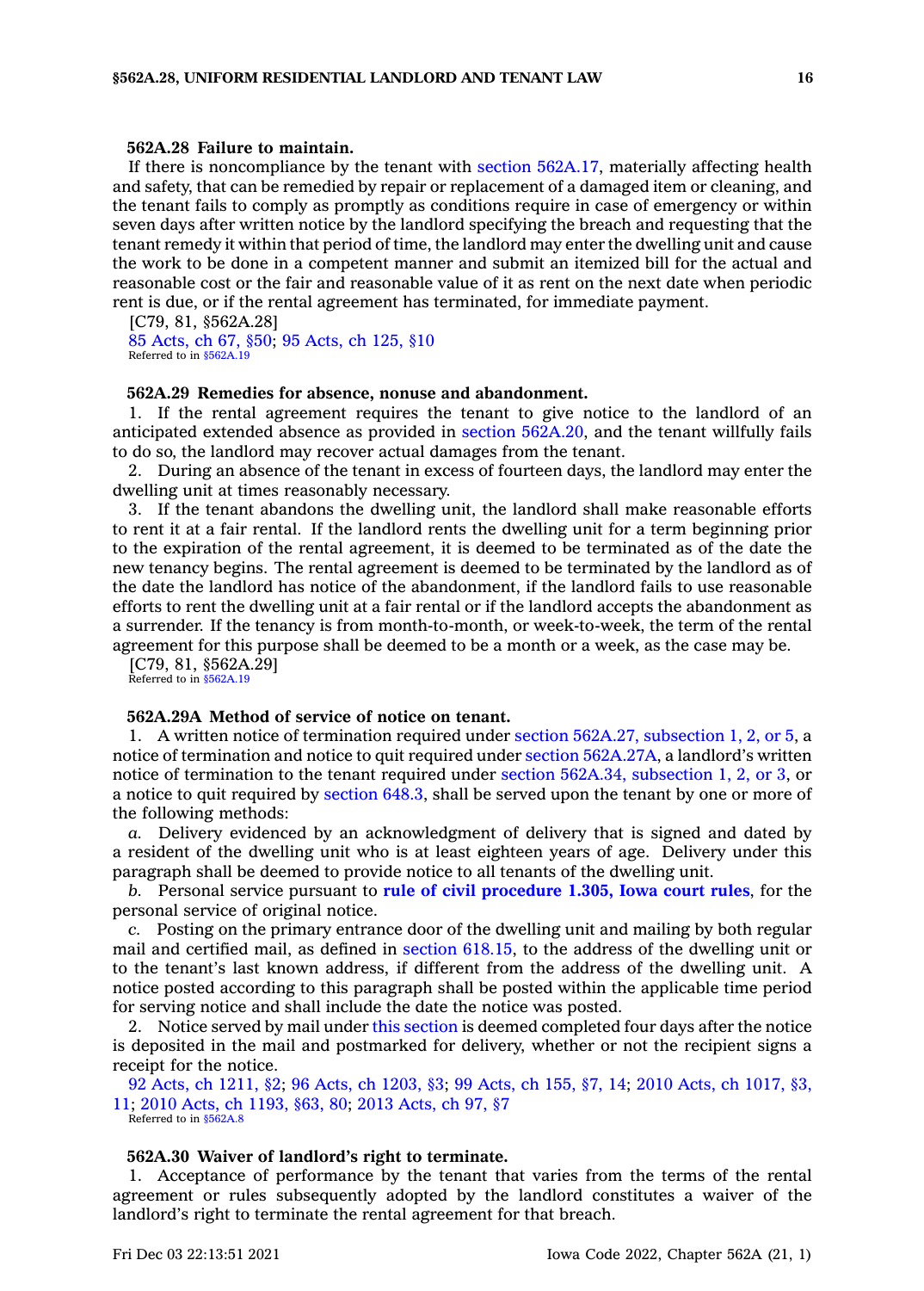2. Nothing in this [section](https://www.legis.iowa.gov/docs/code/562A.30.pdf) shall prohibit <sup>a</sup> landlord from granting <sup>a</sup> waiver for <sup>a</sup> term of days, provided the landlord gives notice of the breach and temporary waiver to <sup>a</sup> tenant consistent with [section](https://www.legis.iowa.gov/docs/code/562A.8.pdf) 562A.8 prior to <sup>a</sup> tenant acting or failing to act in reliance on the grant of <sup>a</sup> temporary waiver.

[C79, 81, §562A.30] 2013 [Acts,](https://www.legis.iowa.gov/docs/acts/2013/CH0097.pdf) ch 97, §8

## **562A.31 Landlord liens — distress for rent.**

1. A lien on behalf of the landlord on the tenant's household goods is not enforceable unless perfected before January 1, 1979.

2. Distraint for rent is abolished.

[C79, 81, §562A.31]

#### **562A.32 Remedy after termination.**

If the rental agreement is terminated, the landlord may have <sup>a</sup> claim for possession and for rent and <sup>a</sup> separate claim for actual damages for breach of the rental agreement and reasonable attorney fees as provided in section [562A.27](https://www.legis.iowa.gov/docs/code/562A.27.pdf).

[C79, 81, §562A.32] Referred to in  $$648.19$ 

#### **562A.33 Recovery of possession limited.**

A landlord may not recover or take possession of the dwelling unit by action or otherwise, including willful diminution of services to the tenant by interrupting or causing the interruption of electric, gas, water or other essential service to the tenant, except in case of abandonment, surrender, or as permitted in this [chapter](https://www.legis.iowa.gov/docs/code//562A.pdf).

[C79, 81, §562A.33]

## PART 3

## PERIODIC TENANCY — HOLDOVER — ABUSE OF ACCESS

#### **562A.34 Periodic tenancy — holdover remedies.**

1. The landlord or the tenant may terminate <sup>a</sup> week-to-week tenancy by <sup>a</sup> written notice given to the other at least ten days prior to the termination date specified in the notice.

2. The landlord or the tenant may terminate <sup>a</sup> month-to-month tenancy by <sup>a</sup> written notice given to the other at least thirty days prior to the periodic rental date specified in the notice.

3. The landlord or the tenant may terminate <sup>a</sup> tenancy having <sup>a</sup> term longer than month-to-month by <sup>a</sup> written notice given to the other at least thirty days prior to the end of the first or subsequent term of the tenancy specified in the notice.

4. If the tenant remains in possession without the landlord's consent after expiration of the term of the rental agreement or its termination, the landlord may bring an action for possession and if the tenant's holdover is willful and not in good faith the landlord, in addition, may recover the actual damages sustained by the landlord and reasonable attorney fees. If the landlord consents to the tenant's continued occupancy, section 562A.9, [subsection](https://www.legis.iowa.gov/docs/code/562A.9.pdf) 5 applies.

[C79, 81, §562A.34] 2006 Acts, ch [1037,](https://www.legis.iowa.gov/docs/acts/2006/CH1037.pdf) §1 Referred to in [§562A.14](https://www.legis.iowa.gov/docs/code/562A.14.pdf), [562A.29A](https://www.legis.iowa.gov/docs/code/562A.29A.pdf)

## **562A.35 Landlord and tenant remedies for abuse of access.**

1. If the tenant refuses to allow lawful access, the landlord may obtain injunctive relief to compel access, or terminate the rental agreement. In either case, the landlord may recover actual damages and reasonable attorney fees.

2. If the landlord makes an unlawful entry or <sup>a</sup> lawful entry in an unreasonable manner or makes repeated demands for entry otherwise lawful but which have the effect of unreasonably harassing the tenant, the tenant may obtain injunctive relief to prevent the